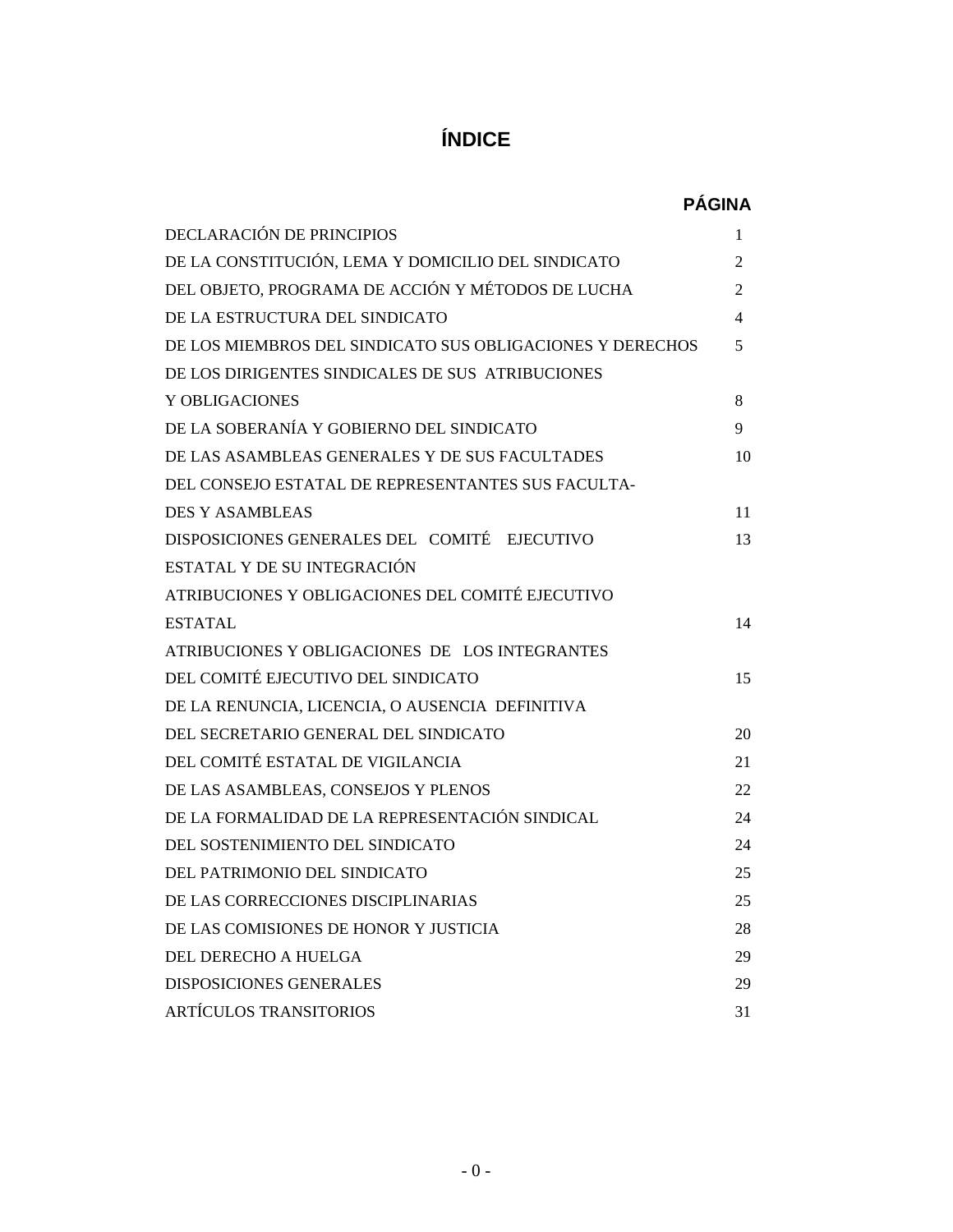# **SINDICATO ÚNICO DE EMPLEADOS DEL INSTITUTO DE SEGURIDAD Y SERVICIOS SOCIALES DE LOS TRABAJADORES DEL ESTADO DE SONORA**

DECLARACIÓN DE PRINCIPIOS: EL SINDICATO ÚNICO DE EMPLEADOS DEL INSTITUTO DE SEGURIDAD Y SERVICIOS SOCIALES DE LOS TRABAJADORES DEL ESTADO DE SONORA DECLARA:

QUE NUESTRA ORGANIZACIÓN SE SIEMBRA EN LOS PRINCIPIOS DE INTERÉS SOCIAL QUE ESTABLECE EL ARTICULO 123 DE NUESTRA CONSTITUCIÓN POLÍTICA, Y ALIMENTÁNDOSE DEL ESPÍRITU HUMANISTA DE CONTENIDO COMPROMETE SU ACTUACIÓN A LOS CAUCES LEGALES ESTABLECIDOS, ÚNICO CAMINO QUE GARANTIZA EL ESTABLECIMIENTO DE LAS JUSTICIAS SOCIALES DENTRO DE UN MARCO JURÍDICO DE LIBERTAD.

SUBLIMA LA FUERZA GENERADORA EN NUESTRAS INSTITUCIONES PORQUE SU NACIMIENTO Y PERMANENCIA HA SIDO POSIBLE GRACIAS A LA LUCHA EN ARAS DE LA PAZ Y DEMOCRACIA, Y POR ELLO PARTICIPAREMOS EN SU ENGRANDECIMIENTO.

RECONOCEMOS Y NOS ORGULLECEMOS DE LA BENEVOLENCIA DE NUESTRO TRABAJO, PUESTO AL SERVICIO DE LOS SONORENSES Y REFRENDAMOS NUESTRA DETERMINACIÓN DE CONTRIBUIR CON EL MAYOR ESMERO Y CUIDADO, PARA LA PRESTACIÓN DE NUESTROS SERVICIOS, A LA VEZ QUE CONSTITUYA UN CUMPLIMIENTO CONSCIENTE Y RESPONSABLE DE NUESTRAS OBLIGACIONES LABORALES, SE FIJA EN UN BENEFICIO SOCIAL PARA LA COMUNIDAD SONORENSE.

CONSIDERADOS QUE LA LIBERTAD SINDICAL ES UN DERECHO CONSAGRADO POR NUESTRA CONSTITUCIÓN POLÍTICA Y EN NUESTRAS LEYES COMO PRODUCTO DEL PROGRESO SOCIAL DE NUESTRO PAÍS, POR LO QUE ES IRRENUNCIABLE E IRREVERSIBLE, Y POR LO MISMO TIENE PLENA VIGENCIA EN NUESTROS DÍAS.

PERO ADEMÁS, ACEPTAMOS LA RESPONSABILIDAD QUE COMO MEXICANOS NOS TOCA, PONIENDO NUESTRO EMPEÑO EN ALCANZAR UN CONSTANTE MEJORAMIENTO PERSONAL PARA QUE NUESTRO TRABAJO RINDA LOS MEJORES FRUTOS. PARA ELLO, ESTA ORGANIZACIÓN SINDICAL SE ESFORZARA PERMANENTEMENTE POR LOGRAR DE SUS AGREMIADOS UNA ELEVACIÓN MORAL Y CULTURAL QUE HAGA CADA VEZ MÁS LEGITIMAS SUS ASPIRACIONES MATERIALES.

LA UNIDAD EN UN BALUARTE INDESTRUCTIBLE QUE MERECE UN CULTO INCESANTE, POR LO QUE ES RESPONSABILIDAD DE LOS DIRIGENTES Y AGREMIADOS PRESERVAR LA HONESTIDAD Y RESPETO, NO TEÑIRLA NI OPACARLA CON ACCIONES POLÍTICAS, RELIGIOSAS O DE CUALQUIER OTRA ÍNDOLE QUE CONTROVIERTA SU ESENCIA.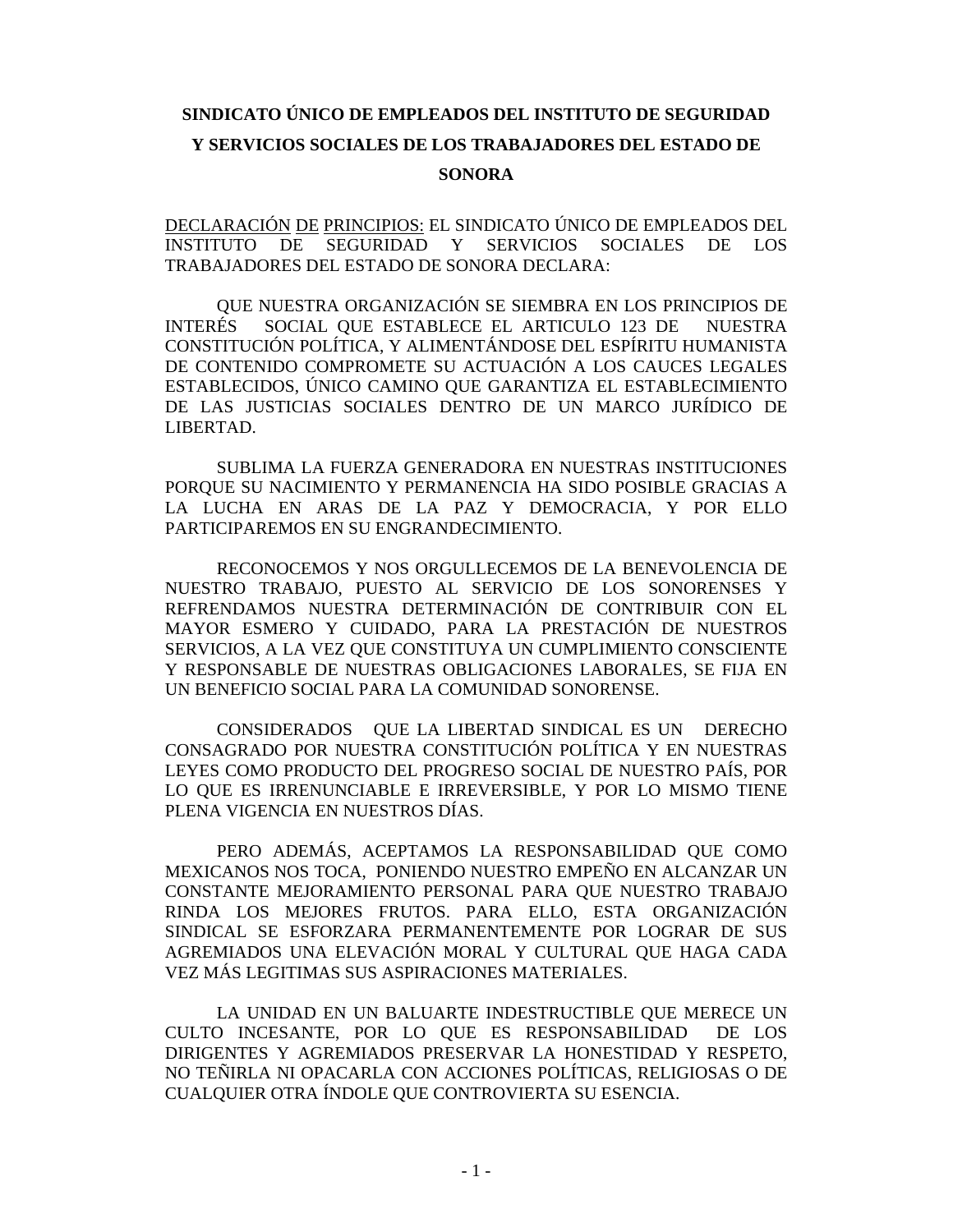EL SINDICATO ÚNICO DE EMPLEADOS DEL INSTITUTO DE SEGURIDAD Y SERVICIOS SOCIALES DE LOS TRABAJADORES DEL ESTADO DE SONORA, CONSTITUYE UN FRENTE PARA LA DEFENSA DE LOS INTERESES ECONÓMICOS DE SUS INTEGRANTES, CON IGUALDAD DE DERECHOS Y OBLIGACIONES Y SE INTEGRA ASÍ A LA ÍNMENSA BASE POPULAR QUE SE ESFUERZA POR LOGRAR UN MEJOR NIVEL DE VIDA QUE CONLLEVE A UNA SOCIEDAD CADA VEZ MAS JUSTA Y HUMANISTA.

# **CAPÍTULO I**

## **DE LA CONSTITUCIÓN LEMA Y DOMICILIO DEL SINDICATO**

ARTÍCULO I.- POR ACUERDO DE LA ASAMBLEA GENERAL DE EMPLEADOS DEL INSTITUTO DE SEGURIDAD Y SERVICIOS SOCIALES DE LOS TRABAJADORES DEL ESTADO DE SONORA, CELEBRADA EN LA CIUDAD DE HERMOSILLO, SONORA, DEL DÍA 24 DE FEBRERO DE 1985, SE CONSTITUYE EL SINDICATO ÚNICO DE EMPLEADOS DEL I.S.S.S.T.E.S.O.N.

ARTÍCULO 2.- INTEGRAN EL SUEISSSTESON LOS EMPLEADOS DE BASE QUE POR NOMBRAMIENTO EXPEDIDO O POR EL HECHO DE FIGURAR EN LAS NOMINAS PRESTEN UN SERVICIO MATERIAL, INTELECTUAL O DE AMBOS GÉNEROS AL ISSSTESON, ASÍ MISMO, LOS JUBILADOS Y PENSIONADOS POR DICHO INSTITUTO.

ARTÍCULO 3.- EL LEMA OFICIAL DEL SINDICATO ES ARMONÍA, JUSTICIA Y TRABAJO.

ARTÍCULO 4.- EL DOMICILIO LEGAL DEL SINDICATO ÚNICO DE EMPLEADOS DEL INSTITUTO DE SEGURIDAD Y SERVICIOS SOCIALES DE LOS TRABAJADORES DEL ESTADO DE SONORA ES LA CIUDAD DE HERMOSILLO, SONORA, EN JOSÉ MA. MENDOZA ESQUINA CALLE ARIZONA COLONIA BALDERRAMA.

# **CAPÍTULO II**

## **DEL OBJETO, PROGRAMA DE ACCIÓN Y MÉTODOS DE LUCHA:**

ARTÍCULO 5,- EL SINDICATO ÚNICO DE EMPLEADOS DEL INSTITUTO DE SEGURIDAD Y SERVICIO SOCIALES DE LOS TRABAJADORES DEL ESTADO DE SONORA, TIENEN COMO OBJETIVOS FUNDAMENTALES LOS SIGUIENTES:

I.- LA DEFENSA DE LOS INTERESES ECONÓMICOS, SOCIALES, PROFESIONALES DE SUS MIEMBROS.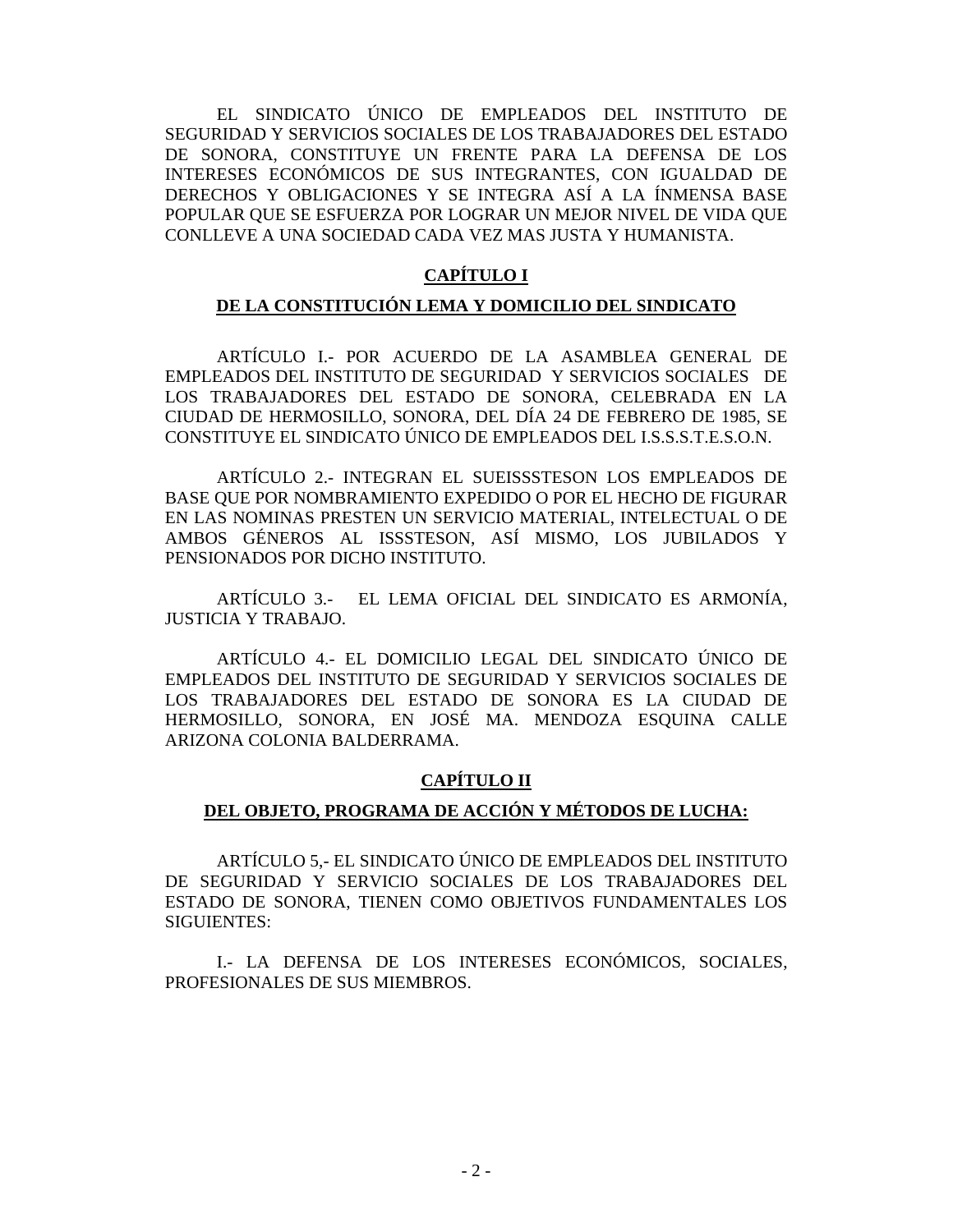II.- EL MANTENIMIENTO Y LA DEFENSA DE LA INDEPENDENCIA Y LA AUTONOMÍA DEL PROPIO SINDICATO.

ARTÍCULO 6.- EL PROGRAMA DE ACCIÓN DEL SINDICATO ÚNICO DE EMPLEADOS DEL INSTITUTO DE SEGURIDAD Y SERVICIOS SOCIALES DE LOS TRABAJADORES DEL ESTADO DE SONORA, COMPRENDE LOS SIGUIENTES OBJETIVOS GENERALES Y ESPECÍFICOS.

I.- PARA SU EXISTENCIA LEGAL SE SOLICITARA DE INMEDIATO SU RECONOCIMIENTO Y REGISTRO ANTE LAS AUTORIDADES O ENTIDADES JURÍDICAS QUE CORRESPONDA.

II.- DEFENDERÁ POR TODOS LOS MEDIOS LEGALES A SU ALCANCE, LOS DERECHOS DE LOS TRABAJADORES MIEMBROS DEL SINDICATO, EN LOS TÉRMINOS DE LAS LEYES Y REGLAMENTOS O INSTRUMENTOS JURÍDICOS VIGENTES, PROMOVIENDO A LA VEZ REFORMAS A LOS MISMOS QUE AYUDEN A LA SOLUCIÓN FAVORABLE A LOS PROBLEMAS DE LOS TRABAJADORES.

III.- PUGNAR POR QUE TODAS LAS PRESTACIONES OTORGADAS POR EL ISSSTESON SE EXTIENDAN A TODOS LOS FAMILIARES DIRECTOS DEL TRABAJADOR QUE DEPENDAN ECONÓMICAMENTE DEL MISMO.

IV.- SE LUCHARA POR QUE TODOS LOS TRABAJADORES SUPERNUMERARIOS QUE PERCIBAN SUELDOS POR NOMINAS, RECIBO O LISTA DE RAYA DURANTE UN PERÍODO DE SEIS MESES UN DÍA DE LABORAR, SE INCORPOREN A LA NOMINA DE PLANTA DEL PERSONAL DEL ISSSTESON.

V.- SE PUGNARA POR QUE EN LOS CASOS DE TRABAJADORES DE IGUAL CATEGORÍA, PREPARACIÓN PROFESIONAL Y ANTIGÜEDAD EN EL SERVICIO RECIBAN IGUAL REMUNERACIÓN.

VI.- CUANDO LA EXPERIENCIA DEL TRABAJADOR AL DESARROLLAR SU LABOR, ESTA PUEDA EQUIPARSE EN ALTO PORCENTAJE EN LA PREPARACIÓN PROFESIONAL DE SU EMPLEO, SE LUCHE POR QUE LA PERCEPCIÓN SALARIAL SEA IGUAL A LA DE AQUELLOS PUESTOS.

VII.- SE LUCHARA POR EL RESPETO ABSOLUTO A LA GARANTÍA DE INMOVILIDAD DE LOS TRABAJADORES AL SERVICIO DEL ISSSTESON.

VIII.- PUGNAR POR QUE SE LEGISLE EN MATERIA ESCALAFONARIA A FIN DE QUE SE GARANTICE PLENA Y CONSTANTE AL DERECHO DE ASCENSO A TODOS LO TRABAJADORES AL SERVICIO DEL ISSSTESON.

IX.- LUCHAR POR CONSEGUIR LA JUBILACIÓN DEL TRABAJADOR AL SERVICIO DEL ISSSTESON, CON SUS PERCEPCIONES INTEGRAS LA MOMENTO DE LA JUBILACIÓN, A LOS 30 AÑOS DE SERVICIO EN LOS CASOS DE LOS VARONES Y A LOS 25 AÑOS EN LOS CASOS DE LAS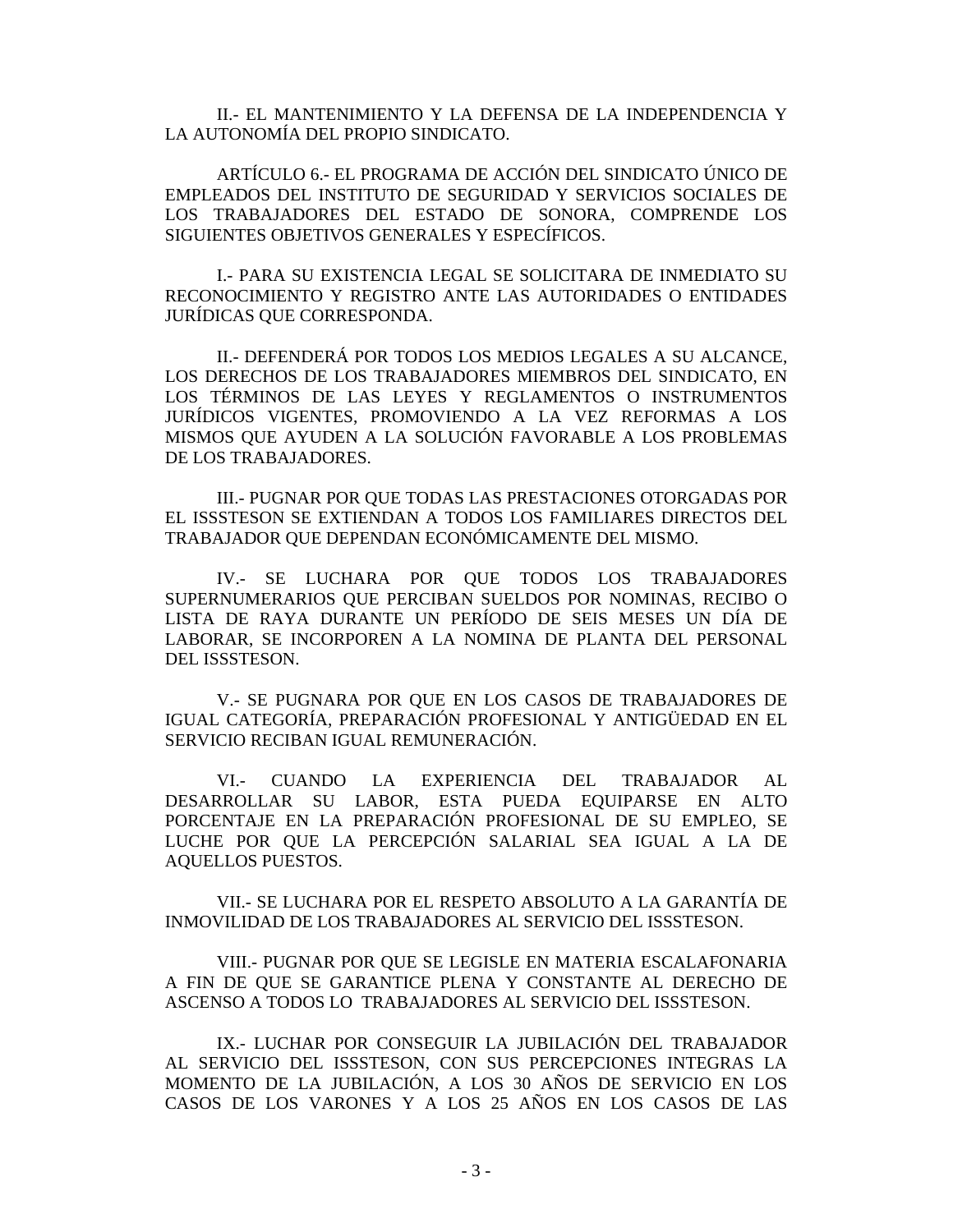MUJERES; O 45 AÑOS DE EDAD EN EL CASO DE LAS MUJERES Y A LOS 50 AÑOS DE EDAD EN EL CASO DE LOS VARONES; O BIEN POR INCAPACIDAD FÍSICA CONTRAÍDA EN EL EJERCICIO DE SUS FUNCIONES CUALESQUIERA QUE SEA LA EDAD DEL TRABAJADOR Y LOS AÑOS DE SERVICIO PRESTADOS POR ESTE.

X.- LUCHAR POR EL OTORGAMIENTO A LOS TRABAJADORES JUBILADOS Y PENSIONADOS SE LE CONCEDAN LOS MISMOS PORCENTAJES DE AUMENTO QUE PERCIBAN LOS TRABAJADORES EN SERVICIO.

XI.- PUGNAR POR QUE EL AUMENTO DE LA COMPENSACIÓN DE FIN DE AÑO O AGUINALDO SEA EQUIVALENTE A DOS MESES DE SUELDO INCLUYENDO SOBRE SUELDO, COMPENSACIONES, POR SERVICIOS ESPECIALES Y TODAS LAS PERCEPCIONES QUE DISFRUTA EL TRABAJADOR AL SERVICIO DEL ISSSTESON.

XII.- LUCHAR POR EL LOGRA DE UN IMPULSO MAYOR, CADA VEZ MÁS EFICIENTE A LA CONSTRUCCIÓN DE CASAS HABITACIÓN, HACIENDO LOS REQUISITOS MÁS ACCESIBLES PARA LOS TRABAJADORES.

XIII.- EL ESTABLECIMIENTO DE UN SISTEMA DE BECAS QUE BENEFICIE AL MAYOR NÚMERO DE ESTUDIANTES HIJOS DE LOS TRABAJADORES A FIN DE QUE PUEDAN ALCANZAR LOS NIVELES SUPERIORES DE EDUCACIÓN.

XIV.- EL SINDICATO PARA MANTENER LA VIGENCIA DE LOS POSTULADOS QUE PRECONIZA, EMPLEARA:

A).- TODOS LOS RECURSOS QUE APORTA LA CONSTITUCIÓN GENERAL DE LA REPÚBLICA Y DEL ESTADO DE SONORA ASÍ COMO SUS LEYES REGLAMENTARIAS RESPECTIVAS.

B).- LA ACCIÓN SINDICAL GENERALIZADA CUANDO TODOS LOS DEMÁS RECURSOS HAYAN SIDO INEFICACES Y LOS DERECHOS FUNDAMENTALES DE LA ORGANIZACIÓN SEAN NEGADOS, O CUANDO LAS LIBERTADES PÚBLICAS SEAN AMENAZADAS.

## **CAPÍTULO III**

#### **"DE LA ESTRUCTURA DEL SINDICATO"**

ARTÍCULO 7.- ESTABLECER SECCIÓN SEDE ÚNICA EN LA CIUDAD DE HERMOSILLO, SONORA.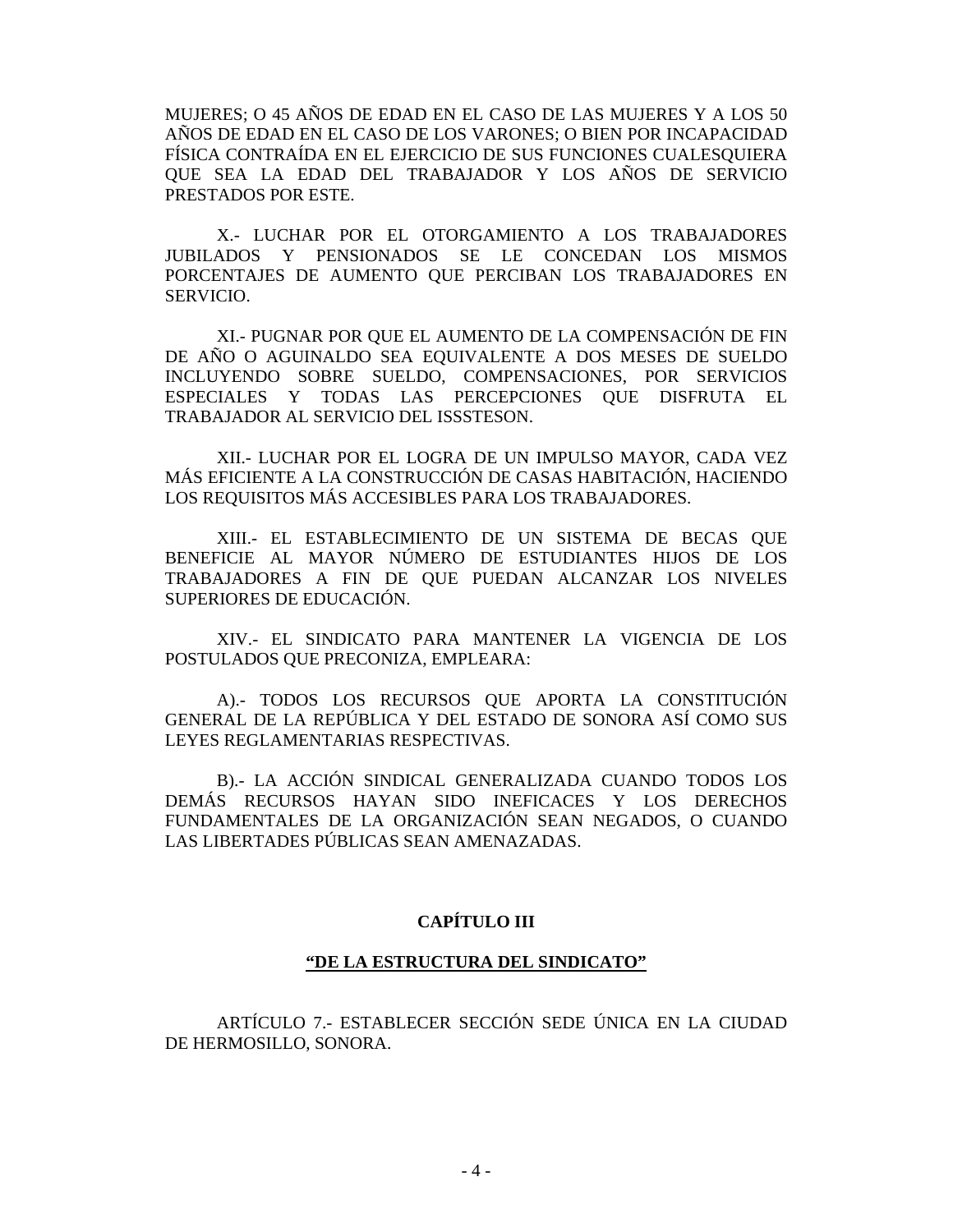# **CAPÍTULO IV**

#### **DE LOS MIEMBROS DEL SINDICATO SUS OBLIGACIONES Y DERECHOS**

ARTÍCULO 8.- SON MIEMBROS DEL SINDICATO LOS EMPLEADOS DE BASE, SEAN PERMANENTES, INTERINOS O TRANSITORIOS, PENSIONADOS O JUBILADOS DE ACUERDO CON EL ARTÍCULO 2 DE ESTOS ESTATUTOS.

ARTÍCULO 9.- PARA INGRESAR O REINGRESAR AL SINDICATO SE REQUIERE:

I.- REUNIR LOS REQUISITOS SEÑALADOS EN EL ARTÍCULO ANTERIOR DE ESTOS ESTATUTOS.

2.- FIRMAR POR TRIPLICADO EL PLIEGO DE ADHESIÓN AL SINDICATO.

3.- HABER SIDO APROBADA LA SOLICITUD POR EL COMITÉ EJECUTIVO DEL SINDICATO.

4.- HABER PROTESTADO CUMPLIR Y HACER CUMPLIR FIELMENTE LOS POSTULADOS QUE SOSTIENE EL SINDICATO, LOS ESTATUTOS, LAS DISPOSICIONES QUE SE DERIVAN DE ELLOS Y LOS ACUERDOS EMANADOS DE LAS ASAMBLEAS Y ÓRGANOS DE GOBIERNO SINDICAL, PROTESTA QUE DEBE RENDIR ANTE LA PRÓXIMA ASAMBLEA GENERAL DEL SINDICATO.

ARTÍCULO 10.- LOS MIEMBROS EXPULSADOS DEL SINDICATO PODRÁN REINCORPORARSE PREVIO DICTAMEN DEL COMITÉ DE VIGILANCIA, SUJETANDO A LOS REQUISITOS SEÑALADOS EN EL ARTÍCULO ANTERIOR Y A LAS DISPOSICIONES ESTATUTARIAS RESPECTIVAS.

ARTÍCULO II.- SON OBLIGACIONES DE LOS MIEMBROS DEL SINDICATO LAS SIGUIENTES:

I.- CUMPLIR Y HACER CUMPLIR FIELMENTE LOS PRESENTES ESTATUTOS Y LOS ACUERDOS DERIVADOS DE LAS ASAMBLEAS SINDICALES DEL CONSEJO ESTATAL DE REPRESENTANTES ADOPTADOS PARA SALVAGUARDAR LOS INTERESES Y LA BUENA MARCHA DEL SINDICATO.

II.- ASISTIR PUNTUALMENTE A LAS SESIONES, CONFERENCIAS, CURSOS DE CAPACITACIÓN SINDICAL, MANIFESTACIONES O CUALQUIER OTRO ACTO DE VIDA SINDICAL, CONVOCADOS POR LOS ÓRGANOS SINDICALES FACULTADOS PARA ELLO.

III.- EMITIR SU VOTO EN LAS ASAMBLEAS Y REUNIONES DEL SINDICATO.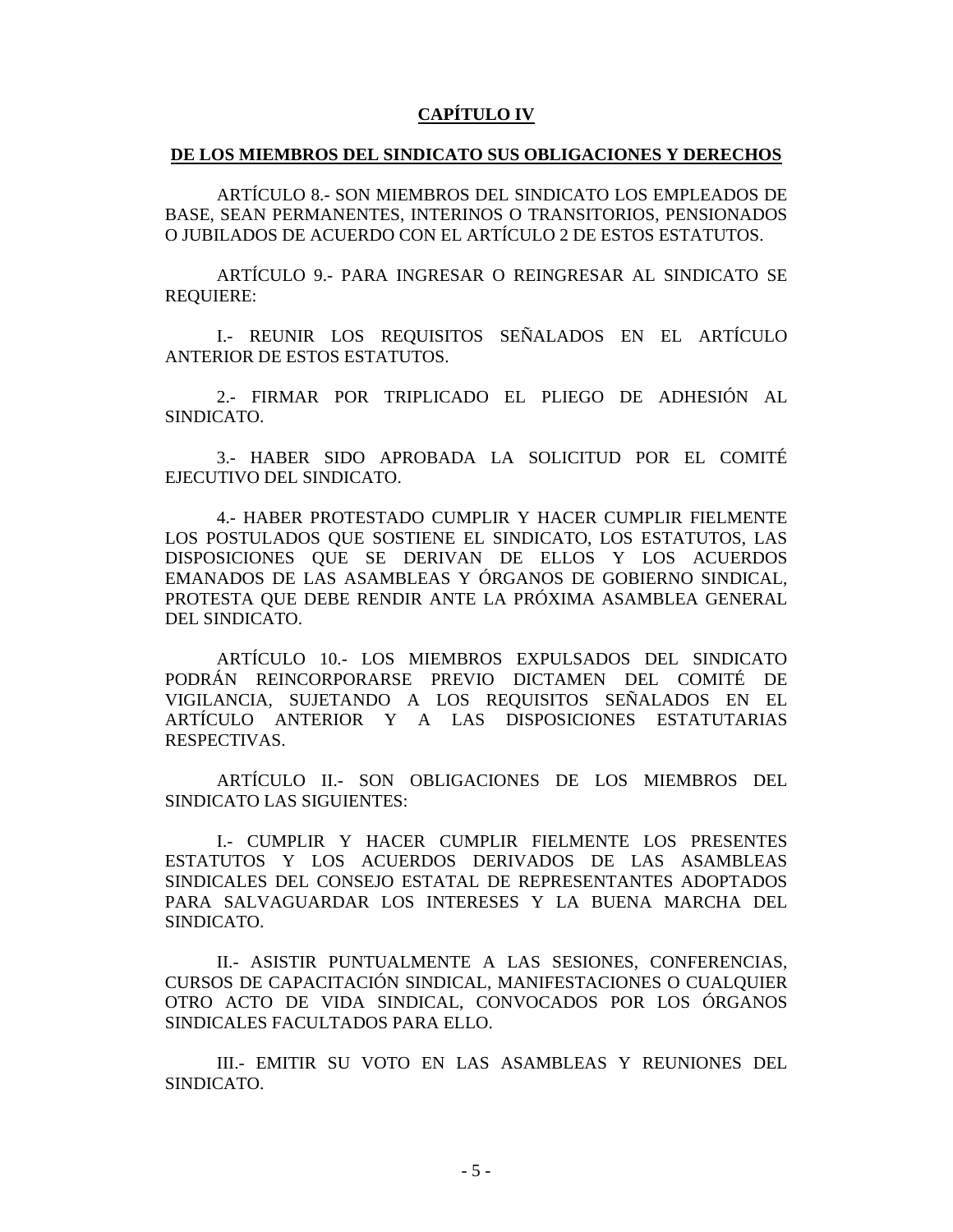IV.- CUMPLIR SATISFACTORIAMENTE LAS COMISIONES QUE SE LES CONFIERAN.

V.- ACATAR LAS DISPOSICIONES DE LOS ÓRGANOS SUPERIORES DE GOBIERNO SINDICAL.

VI.- CONTRIBUIR AL SOSTENIMIENTO DE LOS GASTOS DEL ORGANISMO SINDICAL.

VII.- APORTAR CON TODA PUNTUALIDAD LAS CUOTAS EXTRAORDINARIAS QUE SE APRUEBEN POR LAS ASAMBLEAS SINDICALES.

VIII.- CUMPLIR Y HACER CUMPLIR CON EXACTITUD TODAS LAS DISPOSICIONES DICTADAS POR LOS ÓRGANOS DIRECTIVOS EN CASO DE HUELGA AJUSTADAS A LOS PRESENTES ESTATUTOS.

IX.- TRATAR LOS ASUNTOS Y CONFLICTOS SINDICALES POR CONDUCTO Y CON CONOCIMIENTO PLENO DEL SINDICATO.

X.- AYUDAR FRATERNAL Y SOLIDARIAMENTE A TODOS LOS DEMÁS MIEMBROS DEL SINDICATO EN LA RESOLUCIÓN DE SUS PROBLEMAS PERSONALES Y DE TRABAJO.

XI.- DESEMPEÑAR CON LEALTAD Y HONESTIDAD LOS PUESTOS DE DIRECCIÓN SINDICAL QUE LAS ASAMBLEAS LES CONFIEREN.

XII.- VELAR PERMANENTEMENTE POR LA UNIDAD E INTEGRIDAD DEL SINDICATO REALIZANDO TODO LO QUE LE BENEFICIE; ABSTENIÉNDOSE DE EJECUTAR Y COMBATIENDO LOS PROCEDIMIENTOS LESIVOS O PERJUDICIALES A LA BUENA MARCHA Y BUEN NOMBRE DEL ORGANISMO SINDICAL.

ARTÍCULO 12.- SON DERECHOS DE LOS MIEMBROS DEL SINDICATO:

I.- EJERCER PLENAMENTE LAS ATRIBUCIONES QUE LES CORRESPONDA COMO MIEMBROS ACTIVOS DEL SINDICATO, UNA VEZ SATISFECHOS LOS REQUISITOS QUE SEÑALAN ESTOS ESTATUTOS.

II.- SER REPRESENTADOS CON ARREGLO A LA LEY, POR LOS ÓRGANOS LEGALMENTE RECONOCIDOS EN LA DEFENSA DE SUS INTERESES, EN ASUNTOS DE TRABAJO Y EN CONFLICTOS SINDICALES.

III.- ELEGIR Y SER ELECTOS A LOS CARGOS DE DIRECCIÓN SINDICAL, CONFORME A LO ESTABLECIDO EN SU PARTE RELATIVA POR ESTOS ESTATUTOS.

IV.- SER DEFENDIDOS EN SUS DERECHOS ESCALAFONARIOS MEDIANTE EL APOYO SINDICAL PARA ALCANZAR LOS ASCENSOS QUE LEGAL Y JUSTAMENTE LES CORRESPONDA.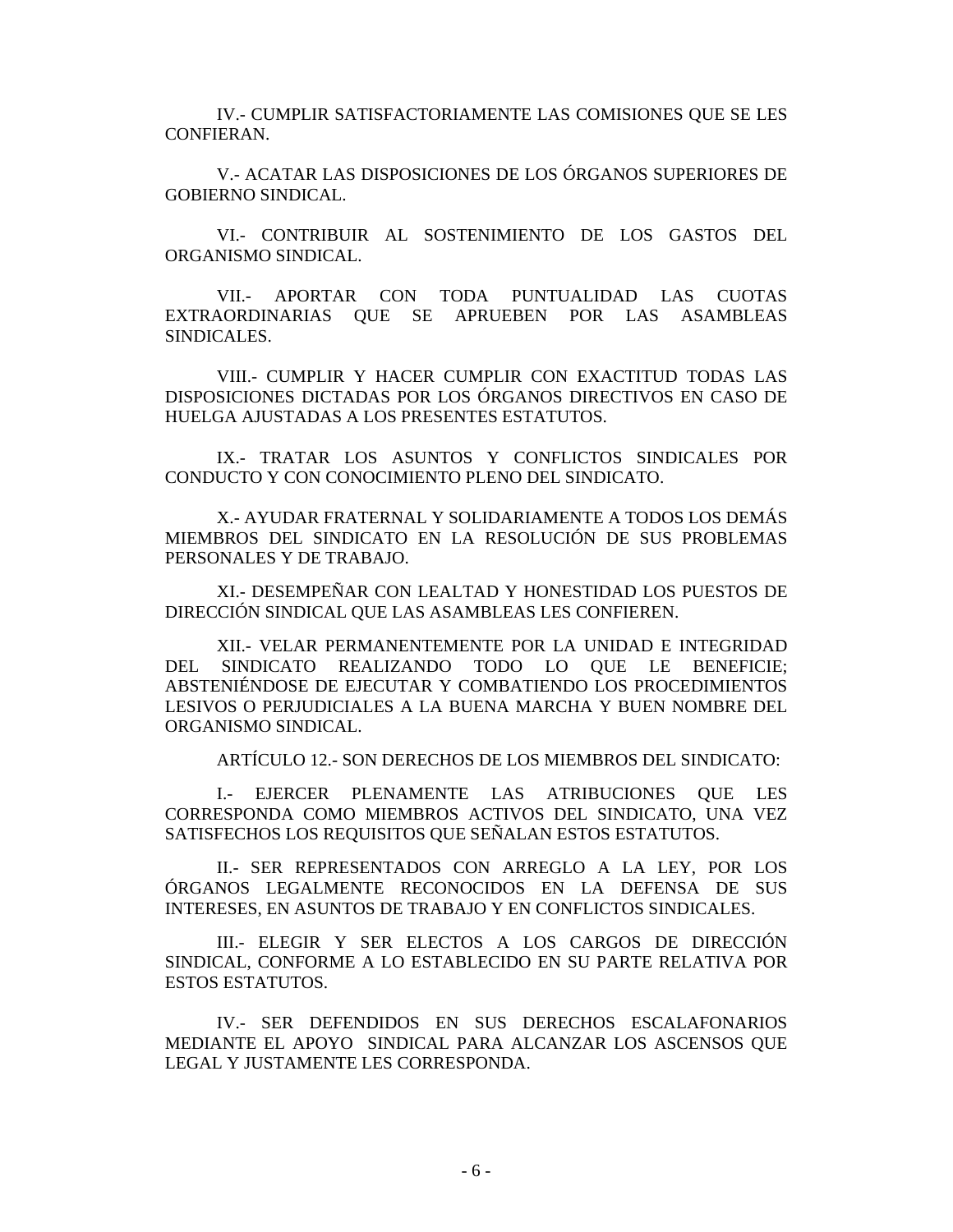V.- SER DEFENDIDOS CONTRA CAMBIOS INJUSTIFICADOS CONTRA LAS ARBITRARIEDADES Y CONTRA LAS INJUSTICIAS DE CUALQUIER AUTORIDAD.

VI.- DISFRUTAR, EN SU CASO DE LAS GARANTÍAS QUE CONCEDEN LAS LEYES, REGLAMENTOS Y ORDENAMIENTOS EN VIGOR.

VII.- RECLAMAR CON APOYO DEL SINDICATO LA OBSERVANCIA ESTRICTA DEL CONTRATO COLECTIVO DE TRABAJO VIGENTE EN EL INSTITUTO.

VIII.- RECLAMAR LA AYUDA FRATERNAL, SOLIDARIA Y EFECTIVA DE OTROS MIEMBROS DEL SINDICATO Y DE LOS DIRECTIVOS DEL MISMO PARA RESOLVER SATISFACTORIAMENTE SUS PROBLEMAS.

IX.- GOZAR DE TODAS LAS VENTAJAS DE CUALQUIER ÍNDOLE OBTENIDAS POR EL ORGANISMO EN PROVECHO DE SUS MIEMBROS.

X.- PROFESAR CON TODA LIBERTAD LAS IDEAS POLÍTICAS O FILOSÓFICAS Y LAS CREENCIAS RELIGIOSAS QUE RESPONDAN A SU CONVICCIÓN PERSONAL.

XI.- ANALIZAR CONSTRUCTIVAMENTE, SIN RECURRIR AL INSULTO, LA ACTUACIÓN DE LOS MIEMBROS DEL SINDICATO DENTRO DE LAS ASAMBLEAS SINDICALES Y DEL CONSEJO ESTATAL DE REPRESENTANTES.

XII.- SER DEFENDIDOS EN CASO DE ACUSACIÓN EN SU CONTRA EN RELACIÓN CON SU FUNCIÓN DE TRABAJADOR.

XIII.- PEDIR LAS INFORMACIONES NECESARIAS A LOS DIRECTIVOS SINDICALES, RESPECTO A LA MARCHA DEL ORGANISMO.

XIV.- PRESENTAR INICIATIVAS TENDIENTES A MEJORAR EL SERVICIO, LAS CONDICIONES DEL TRABAJADOR O LOS PROCEDIMIENTOS DEL ORGANISMO SINDICAL.

XV.- HACER USO DEL RECURSO DE APELACIÓN Y PLANTEAR LA RECONSIDERACIÓN DE LAS DISCIPLINAS QUE LES FUEREN IMPUESTAS.

XVI.- DENUNCIAR ANTE LAS ASAMBLEAS DEL CONSEJO ESTATAL DE REPRESENTANTES Y COMITÉ DE VIGILANCIA, LAS IRREGULARIDADES SOBRE EL MANEJO DEL ORGANISMO SINDICAL.

XVII.- EXIGIR COPIA DE LA CORRESPONDENCIA SINDICAL EN LOS CASOS QUE LOS AFECTEN.

XVIII.- QUE SUS FAMILIARES O PERSONAS QUE DESIGNEN EN CASOS DE FALLECIMIENTO, SEAN ASESORADAS PARA QUE EN EL MENOR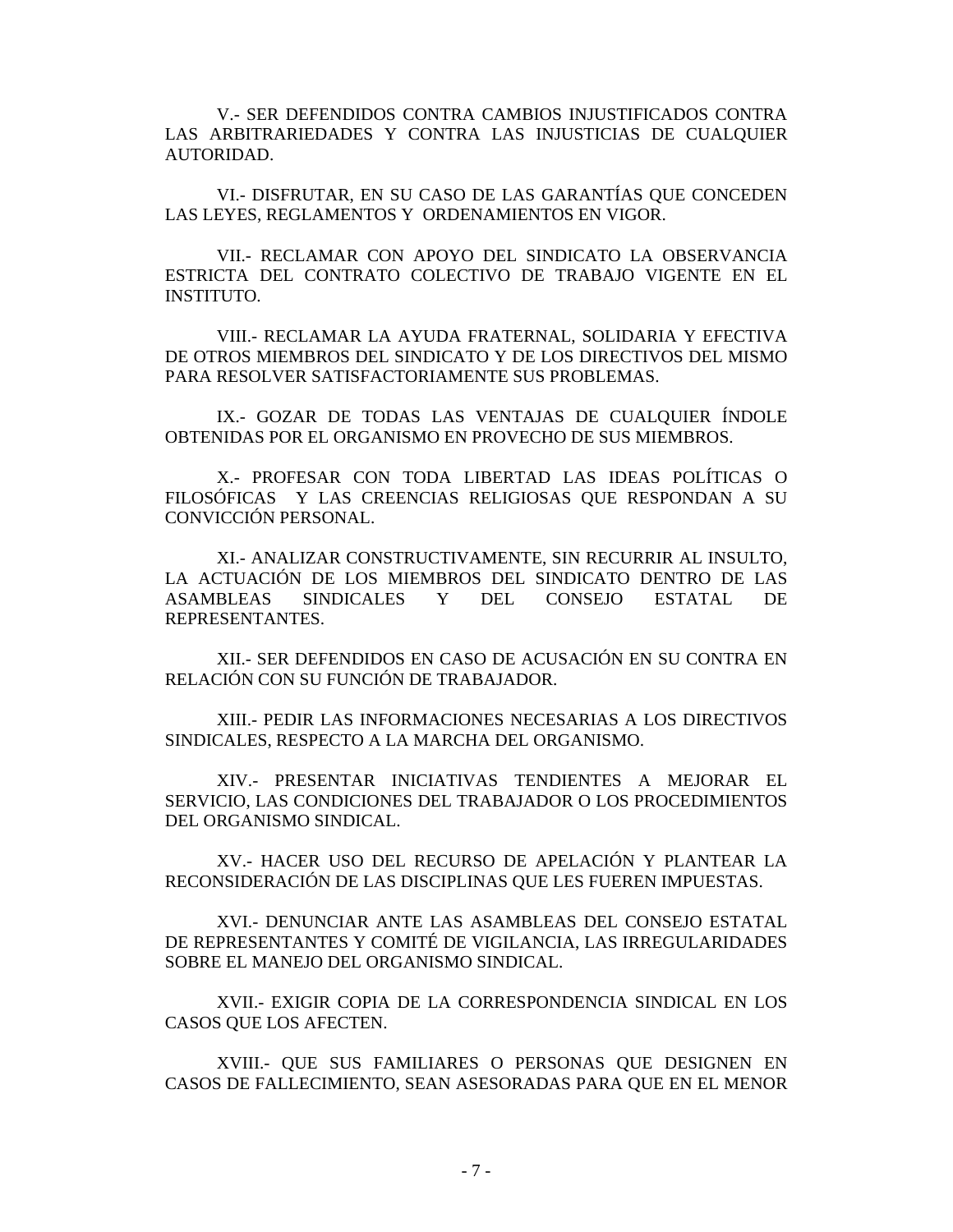TIEMPO LOGREN EL PAGO DEL SEGURO DE VIDA Y LA PROTECCIÓN QUE LES OTORGAN LAS LEYES CORRESPONDIENTES.

XIX.- RECLAMAR EL CUMPLIMIENTO DE LOS CONVENIOS DEL MEJORAMIENTO ECONÓMICO QUE SE TENGAN SUSCRITOS ASÍ COMO LOS REGLAMENTOS DE TRABAJO QUE NORMEN LAS RELACIONES ENTRE EL SINDICATO DE TRABAJADORES E INSTITUTO.

XX.- OCUPAR EL CARGO DE SECRETARIO GENERAL SI LLENAN LOS SIGUIENTES REQUISITOS:

A).- TENER 25 AÑOS CUMPLIDOS Y NO EXCEDER DE 50 AÑOS DE EDAD EL DÍA DE LA ELECCIÓN.

B).- ESTAR EN PLENO EJERCICIO DE SUS DERECHOS SINDICALES.

C).- SER EMPLEADO DE BASE.

D).- SER MIEMBRO DEL CONSEJO ESTATAL DE REPRESENTANTES.

# **CAPÍTULO V**

## **"DE LOS DIRIGENTES SINDICALES DE SUS ATRIBUCIONES Y OBLIGACIONES"**

ARTÍCULO I3.- SOLO PODRÁN OCUPAR CARGO EN EL COMITÉ EJECUTIVO ESTATAL LOS MIEMBROS DEL SUEISSSTESON QUE LLENEN LOS REQUISITOS ESTABLECIDOS EN ESTOS ESTATUTOS.

ARTÍCULO I4.- LA ELECCIÓN DE LOS MIEMBROS DE COMITÉ EJECUTIVO ESTATAL SE REALIZARA MEDIANTE VOTO DIRECTO Y SECRETO Y PROTESTARAN ANTE LA ASAMBLEA GENERAL.

ARTÍCULO I5.- LOS SECRETARIOS GENERALES SOLO PODRÁN OCUPAR EL MISMO CARGO CUANDO HAYA TRANSCURRIDO CUANDO MENOS, UN PERÍODO INMEDIATO POSTERIOR AL DE SU EJERCICIO PERO NUNCA CUALQUIER OTRA SECRETARIA DEL COMITÉ CORRESPONDIENTE.

ARTÍCULO I6.- SON ATRIBUCIONES Y OBLIGACIONES GENERALES DE LOS DIRIGENTES SINDICALES DE CUALQUIER JERARQUÍA:

I.- ASUMIR LA REPRESENTACIÓN DEL SINDICATO SEGÚN LA JURISDICCIÓN DEL ÓRGANO DIRECTIVO A QUE PERTENEZCA ANTE LAS AUTORIDADES, INSTITUCIONES OFICIALES Y PARTICULARES O EN GENERAL ANTE QUIEN CORRESPONDA DE ACUERDO CON LAS FUNCIONES QUE LE SEÑALAN ESTOS ESTATUTOS.

II.- EFECTUAR LOS ACUERDOS Y RESOLUCIONES DEL COMITÉ EJECUTIVO DE CONFORMIDAD CON SUS ATRIBUCIONES.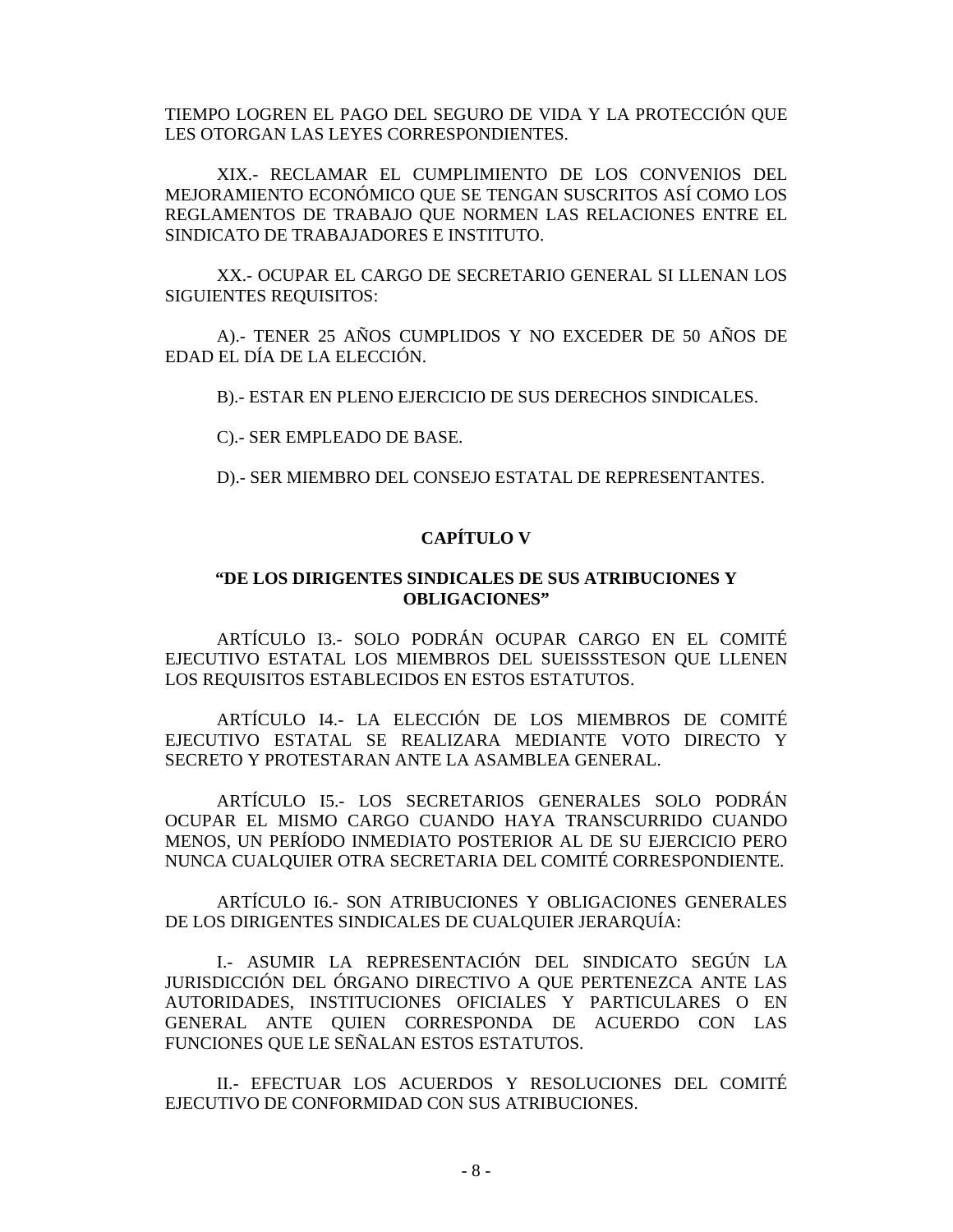III.- RECIBIR A LOS MIEMBROS DEL SINDICATO QUE LOS SOLICITEN PARA OÍR Y RESOLVER PROBLEMAS.

IV.- ATENDER DIARIO Y CUIDADOSAMENTE LOS ASUNTOS DEL SINDICATO SOMETIDOS A SU COMPETENCIA.

V.- RENDIR POR ESCRITO LOS INFORMES DE SU GESTIÓN, ANTE LAS ASAMBLEAS, CON LA PRIORIDAD ESTABLECIDA POR ESTOS ESTATUTOS.

VI.- RENDIR A LA BREVEDAD POSIBLE CUANTOS INFORMES LES SEAN REQUERIDOS POR LOS MIEMBROS DEL SINDICATO.

VII.- PARTICIPAR ACTIVA, UNITARIA Y DEMOCRÁTICAMENTE EN TODOS LOS TRABAJOS DEL COMITÉ RESPECTIVO Y DESEMPEÑAR LAS COMISIONES QUE SE LE CONFIERAN, CON EL PROPÓSITO DE MEJORAR LA MARCHA DE LA AGRUPACIÓN Y OBTENER LAS MAYORES VENTAJAS PARA SUS MIEMBROS.

VIII.- PROCURAR EN EL EJERCICIO DE SUS FUNCIONES QUE LOS COMITÉS A QUE PERTENEZCAN CONSTITUYAN EJEMPLOS DE UNIDAD Y DISCIPLINA Y DE CONSTANTE OBSERVANCIA A POSTULADOS Y ACUERDOS EMANADOS DE SUS ASAMBLEAS GENERALES Y DEL CONSEJO ESTATAL DE REPRESENTANTES.

IX.- RECIBIR Y HACER ENTREGA DE SU PUESTO Y EN SU CASO DE LOS VALORES, DOCUMENTOS DE OFICINA A SU CARGO MEDIANTE INVENTARIO PORMENORIZADO.

X.- FIRMAR LA CORRESPONDENCIA Y DOCUMENTOS A SU CARGO EN UNIÓN DEL SECRETARIO GENERAL.

XI.- DISFRUTAR DE LOS DERECHOS Y CUMPLIR CON LAS OBLIGACIONES QUE LE CORRESPONDAN COMO MIEMBRO DEL SINDICATO INDEPENDIENTE DEL CARGO QUE DESEMPEÑEN.

## **CAPÍTULO VI**

# **"DE LA SOBERANÍA Y GOBIERNO DEL SINDICATO"**

ARTÍCULO I7.- LA SOBERANÍA DEL SINDICATO RESIDE ESENCIAL Y ORIGINALMENTE DE SUS COMPETENTES.

ARTÍCULO I8.- LA SOBERANÍA Y GOBIERNO DEL SINDICATO ÚNICO DE EMPLEADOS DEL ISSSTESON, JERÁRQUICAMENTE SE EJERCE POR MEDIO DE LOS SIGUIENTES ÓRGANOS:

I.- ASAMBLEA GENERAL.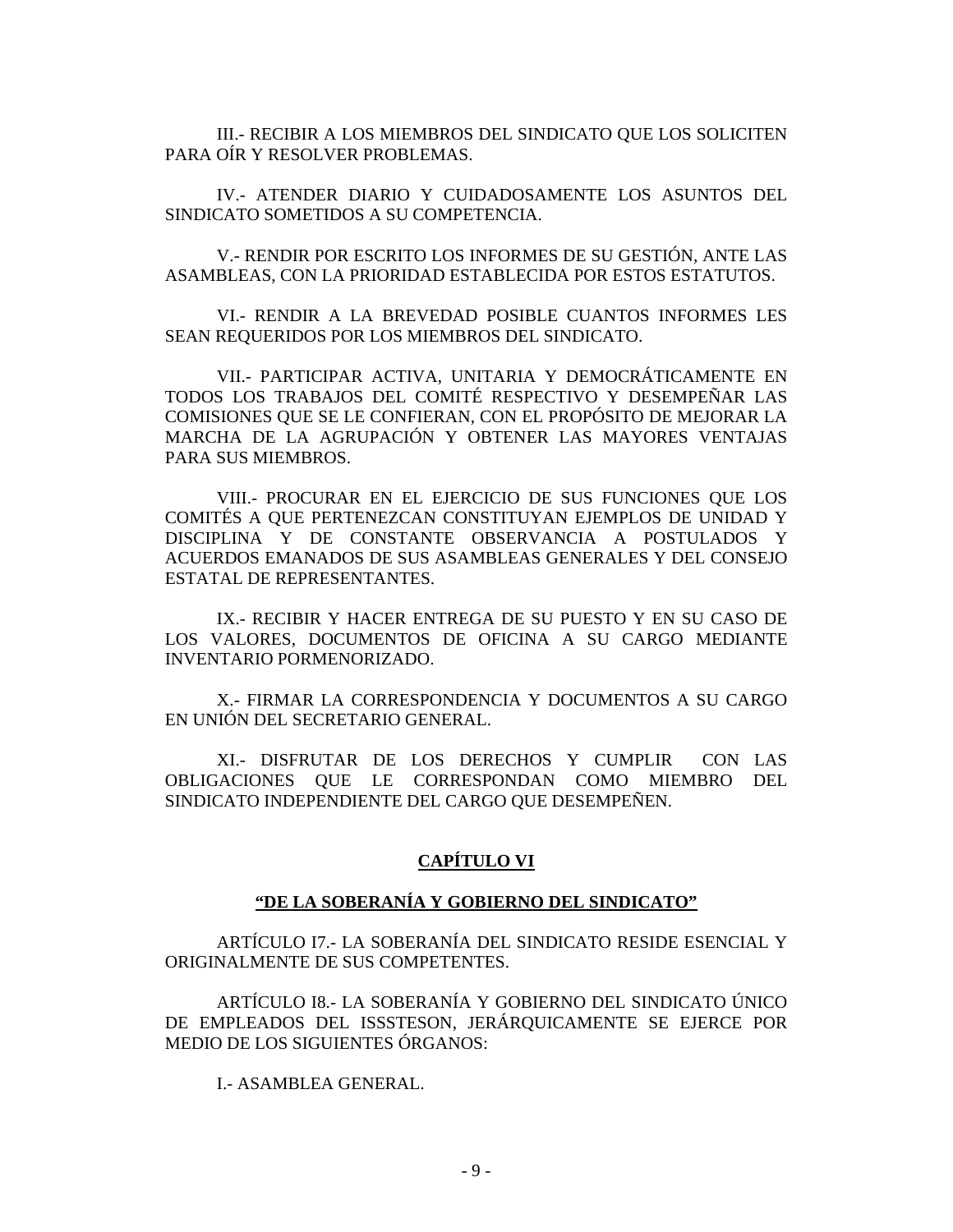II.- COMITÉ EJECUTIVO ESTATAL EN PLENO.

III.- CONSEJO ESTATAL DE REPRESENTANTES.

IV.- SECRETARIO GENERAL.

V.- COMITÉ DE VIGILANCIA.

# **CAPÍTULO VII**

ARTÍCULO I9.- SE DEROGA DE LAS FRACCIONES I A LA X.

# **CAPÍTULO VIII**

## **"DE LAS ASAMBLEAS GENERALES Y DE SUS FACULTADES"**

ARTÍCULO 20.- LA ASAMBLEA GENERAL ES EL ÓRGANO SUPREMO DEL SINDICATO CON LAS FACULTADES QUE ESTOS ESTATUTOS LE SEÑALAN Y SE REUNIRÁN EN EL TIEMPO Y FORMA ESTABLECIDA PARA ELLO.

ARTÍCULO 2I.- SON FACULTADES DE LA ASAMBLEA GENERAL:

I.- NOMBRAR Y REMOVER LIBREMENTE A LOS MIEMBROS DEL COMITÉ EJECUTIVO DE VIGILANCIA.

II.- RECIBIR ANUALMENTE EL INFORME DEL COMITÉ EJECUTIVO ESTATAL DEL SINDICATO.

III.- RESOLVER SOBRE LA RECONSIDERACIÓN DE MEDIDAS DISCIPLINARIAS QUE PLANTEEN LOS MIEMBROS DEL SINDICATO.

IV.- DELEGAR FACULTADES EXPRESAS AL COMITÉ EJECUTIVO ESTATAL Y AL CONSEJO ESTATAL DE REPRESENTANTES, PARA CONOCER ASUNTOS DE SU COMPETENCIA QUE NO HAY RESUELTO.

V.- TOMAR LA PROTESTA A LOS MIEMBROS DEL COMITÉ EJECUTIVO ESTATAL DEL SINDICATO.

VI.- TODOS AQUELLOS QUE CORRESPONDAN EN GENERAL EL EJERCICIO DEL GOBIERNO DEL SINDICATO COMO SU AUTORIDAD MÁXIMA.

ARTÍCULO 22.- LOS ACUERDOS DE LA ASAMBLEA GENERAL SERÁN VALIDADOS SI SE CUMPLEN LOS REQUISITOS ESTABLECIDOS EN LOS PRESENTES ESTATUTOS.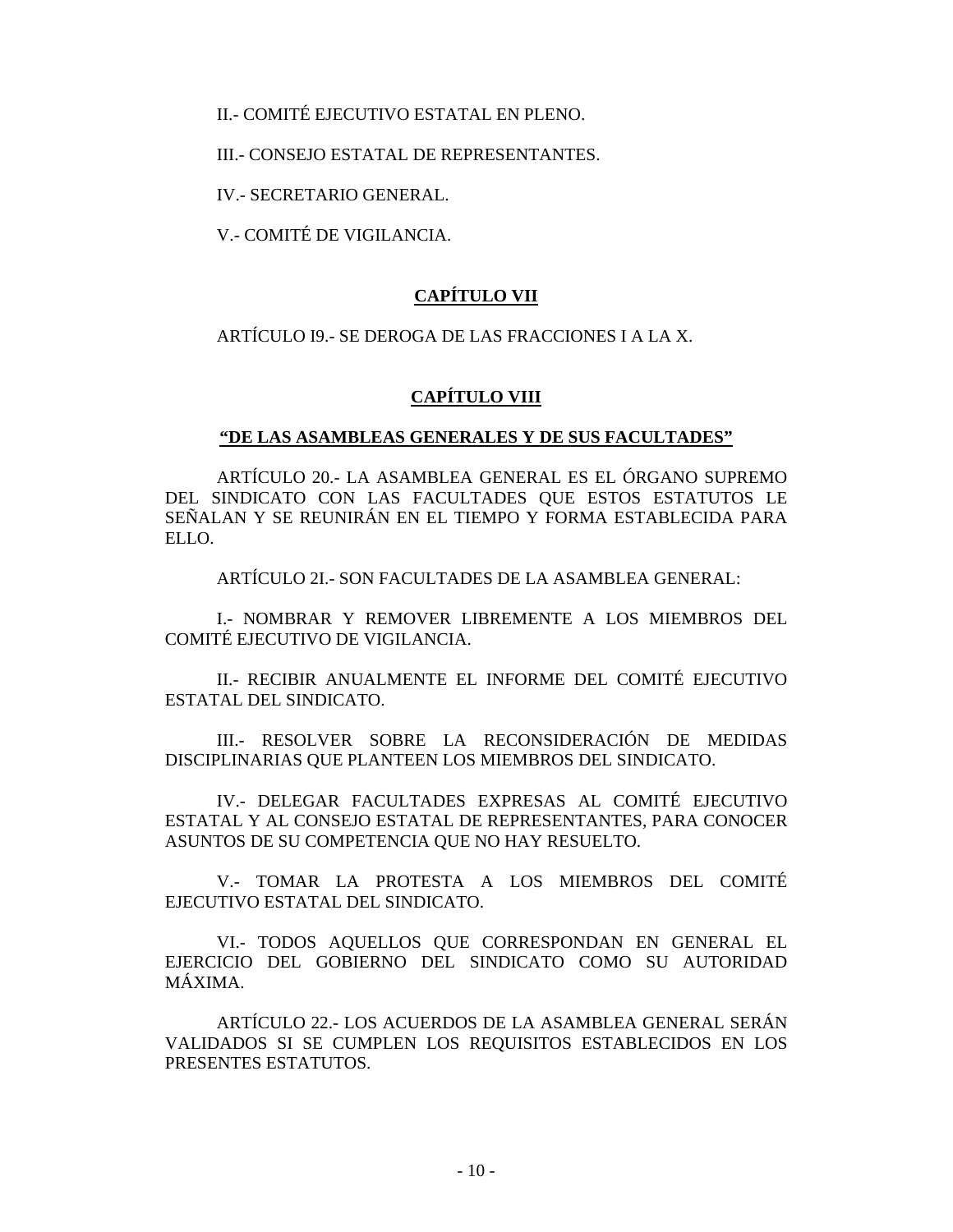# **CAPÍTULO IX**

## **"DEL CONSEJO ESTATAL DE REPRESENTANTES SUS FACULTADES Y ASAMBLEAS"**

ARTÍCULO 23.- EL CONSEJO ESTATAL DE REPRESENTANTES ES UN ÓRGANO DE GOBIERNO SINDICAL QUE TENDRÁ LAS FACULTADES QUE ESTOS ESTATUTOS LE CONFIERAN Y SE REUNIRÁN CADA 2 MESES PARA TRATAR LOS ASUNTOS DE SU COMPETENCIA.

ARTÍCULO 24.- EL CONSEJO ESTATAL DE REPRESENTANTES ESTARÁ INTEGRADO DE LA SIGUIENTE MANERA:

I.- COMITÉ EJECUTIVO ESTATAL EN PLENO.

II.- DELEGADOS DE ZONA.

III.- DELEGADOS DE DEPARTAMENTO.

IV.- REPRESENTANTES DE LAS COMISIONES DE ESCALAFÓN Y DE SEGURIDAD E HIGIENE.

ARTÍCULO 25.- TODOS LOS MIEMBROS DEL CONSEJO ESTATAL DE REPRESENTANTES TENDRÁN DERECHO A VOZ Y VOTO EN LAS ASAMBLEAS QUE ESTE ÓRGANO DE GOBIERNO SINDICAL REALICE.

ARTÍCULO 26.- LAS ASAMBLEAS DEL CONSEJO ESTATAL DE REPRESENTANTES SERÁN PRESIDIDAS POR EL SECRETARIO GENERAL DEL SINDICATO Y POR EL SECRETARIO DE ACTAS Y ACUERDOS LEGALIZANDO CON SUS FIRMAS LAS ACTAS RESPECTIVAS.

ARTÍCULO 27.- EN LAS ASAMBLEAS DEL CONSEJO ESTATAL DE REPRESENTANTES EL SECRETARIO GENERAL TENDRÁ EN TODO MOMENTO VOTO DE CALIDAD CUANDO EN LAS DECISIONES QUE SE TOMEN HUBIESE EMPATE EN LA VOTACIÓN.

ARTÍCULO 28.- LA ASAMBLEAS DEL CONSEJO ESTATAL DE REPRESENTANTES SERÁN CONVOCADAS POR EL SECRETARIO GENERAL DEL SINDICATO CON LA APROBACIÓN DEL COMITÉ EJECUTIVO ESTATAL, CON 5 DÍAS DE ANTICIPACIÓN CUANDO MENOS A LA FECHA DE SU CELEBRACIÓN. EN ELLA EL SECRETARIO GENERAL INFORMARÁ CON TODA AMPLITUD SOBRE LOS ASUNTOS SINDICALES DE LA COMPETENCIA DE ESTE ÓRGANO DE GOBIERNO.

ARTÍCULO 29.- LAS ASAMBLEAS DEL CONSEJO ESTATAL DE REPRESENTANTES SE DECLARAN LEGALMENTE INSTALADA SIEMPRE QUE SE EFECTÚEN EN LAS FECHAS SEÑALADAS EN LA CONVOCATORIA RESPECTIVA Y CON EL 50% MÁS UNO DEL TOTAL DE LOS MIEMBROS CON DERECHO A VOZ Y VOTO DENTRO DE LA REUNIÓN, CUYOS ACUERDOS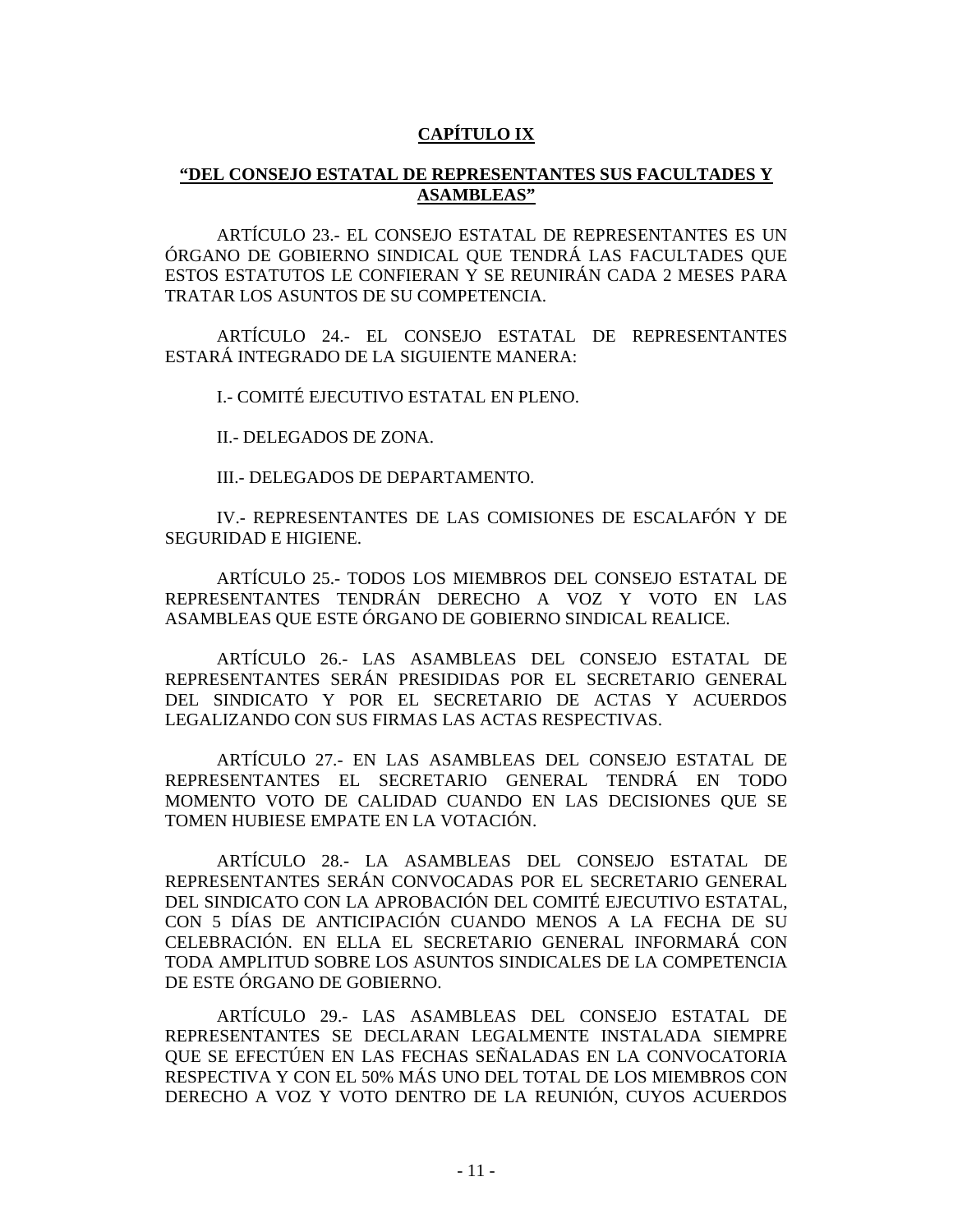TENDRÁN VALIDEZ PARA LA TOTALIDAD DE LOS MIEMBROS DEL SINDICATO.

ARTÍCULO 30.- INSTALADA LA ASAMBLEA DEL CONSEJO ESTATAL DE REPRESENTANTES, NO SE DESINTEGRARA POR EL HECHO DE QUE SE RETIRE UN ASAMBLEÍSTA O GRUPO DE ELLOS, SE DEBE TERMINAR EL ACTO CON LOS QUE QUEDEN PRESENTES HASTA AGOTAR EL ORDEN DEL DÍA.

ARTÍCULO 3I.- PODRÁ EL CONSEJO ESTATAL DE REPRESENTANTES REALIZAR ASAMBLEAS EXTRAORDINARIAS EN LOS SIGUIENTES CASOS:

I.- CUANDO UN ASUNTO DE CARÁCTER GENERAL LO REQUIERA A PETICIÓN DEL COMITÉ EJECUTIVO ESTATAL.

II.- CUANDO LO SOLICITEN LA MITAD MÁS UNO DE LOS MIEMBROS DEL CONSEJO ESTATAL DE REPRESENTANTES.

III.- CUANDO EL COMITÉ EJECUTIVO ESTATAL LO JUZGUE NECESARIO.

ARTÍCULO 32.- LAS ASAMBLEAS EXTRAORDINARIAS DEL CONSEJO ESTATAL DE REPRESENTANTES SERÁN CONVOCADOS POR EL COMITÉ EJECUTIVO ESTATAL CON 3 DÍAS DE ANTICIPACIÓN CUANDO MENOS A LA FECHA DE SU CELEBRACIÓN Y EN ELLAS SE TRATARÁ ÚNICAMENTE EL ASUNTO PARA QUE FUE CONVOCADA.

ARTÍCULO 33.- SON FACULTADES DEL CONSEJO ESTATAL DE REPRESENTANTES:

I.- REFORMAR LOS ESTATUTOS DEL SINDICATO (SIEMPRE QUE LA ASAMBLEA GENERAL LO HAYA FACULTADO PARA ELLO).

II.- EXPEDIR LOS REGLAMENTOS QUE SEAN NECESARIOS PARA LA BUENA MARCHA DEL SINDICATO.

III.- RECIBIR LOS INFORMES DEL COMITÉ EJECUTIVO ESTATAL Y RESOLVER SOBRE LOS MISMOS.

IV.- BUSCAR Y AUTORIZAR FUENTES LICITAS DE INGRESOS DISTINTOS DE LA COTIZACIÓN DE LOS MIEMBROS.

V.- ACORDAR SOBRE LA DISTRIBUCIÓN Y APLICACIÓN DE LOS INGRESOS SINDICALES.

VI.- RECONOCER Y SUSTITUIR A LOS MIEMBROS DEL COMITÉ EJECUTIVO ESTATAL CUANDO CONSTE QUE NO SE HAN CUMPLIDO CON SU DEBER O CUANDO ASUMAN ACTITUDES DE INDISCIPLINA O DESLEALTAD, EN LA FORMA ESTABLECIDA POR ESTOS ESTATUTOS.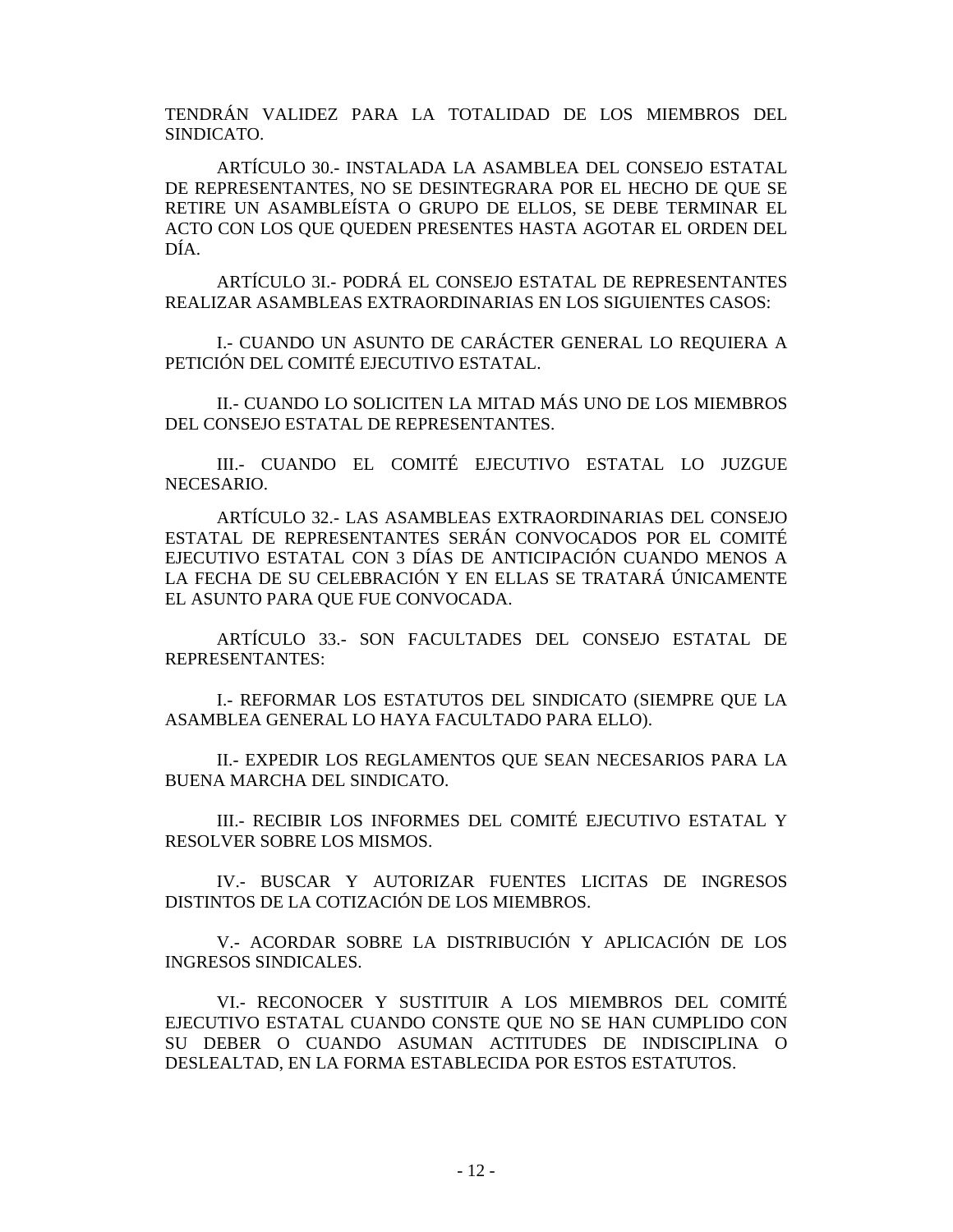VII.- VIGILAR QUE LA CONTABILIDAD DEL SINDICATO SE ENCUENTRE AL CORRIENTE.

VIII.- ESTABLECER Y REFORMAR LA COTIZACIÓN SINDICAL.

IX.- CONCEDER LICENCIA AL SECRETARIO GENERAL DEL COMITÉ EJECUTIVO ESTATAL DEL SINDICATO.

X.- CUIDAR DE LA UNIDAD Y DISCIPLINA DE LOS AGREMIADOS Y DE LA FIEL OBSERVANCIA E INTERPRETACIÓN DE LOS ESTATUTOS QUE RIGEN LA VIDA SINDICAL.

XI.- RESOLVER EN ÚLTIMA INSTANCIA LOS ASUNTOS EN MATERIA DISCIPLINARIA.

XII.-"REMOVER A LOS DELEGADOS FALTISTAS"

XIII.- LAS QUE LE HAYAN SIDO EXPRESAMENTE DELEGADOS POR LA ASAMBLEA GENERAL.

ARTICULO 34.- LOS ACUERDOS DEL CONSEJO ESTATAL DE REPRESENTANTES TENDRÁN VALIDEZ SI SE CUMPLEN LOS REQUISITOS ESTABLECIDOS EN LOS PRESENTES ESTATUTOS.

#### **CAPITULO X**

## **"DISPOSICIONES GENERALES DEL COMITÉ EJECUTIVO ESTATAL Y DE SU INTEGRACIÓN"**

ARTICULO 35.- EL COMITÉ EJECUTIVO ESTATAL ES UN ÓRGANO DE GOBIERNO REPRESÉNTATE DEL INTERÉS GENERAL DE LOS EMPLEADOS DEL INSTITUTO DE SEGURIDAD Y SERVICIOS SOCIALES DE LOS TRABAJADORES DEL ESTADO DE SONORA.

ARTICULO 36.- EL COMITÉ EJECUTIVO ESTATAL DEL SINDICATO SERÁ ELECTO EN ASAMBLEA GENERAL POR VOTO DIRECTO Y SECRETO CUANDO LA MAYORÍA DE LOS ASISTENTES ASÍ LO DETERMINEN Y DURARAN EN SU CARGO TRES AÑOS.

ARTICULO 37.- EL COMITÉ EJECUTIVO ESTATAL DEL SINDICATO ÚNICO DE LOS EMPLEADOS DEL INSTITUTO DE SEGURIDAD Y SERVICIOS SOCIALES DE LOS TRABAJADORES DEL ESTADO DE SONORA "SUEISSSTESON",

I.- SECRETARIO GENERAL

II.- SECRETARIO DE TRABAJO Y CONFLICTOS.

III.- SECRETARIO DE FINANZAS.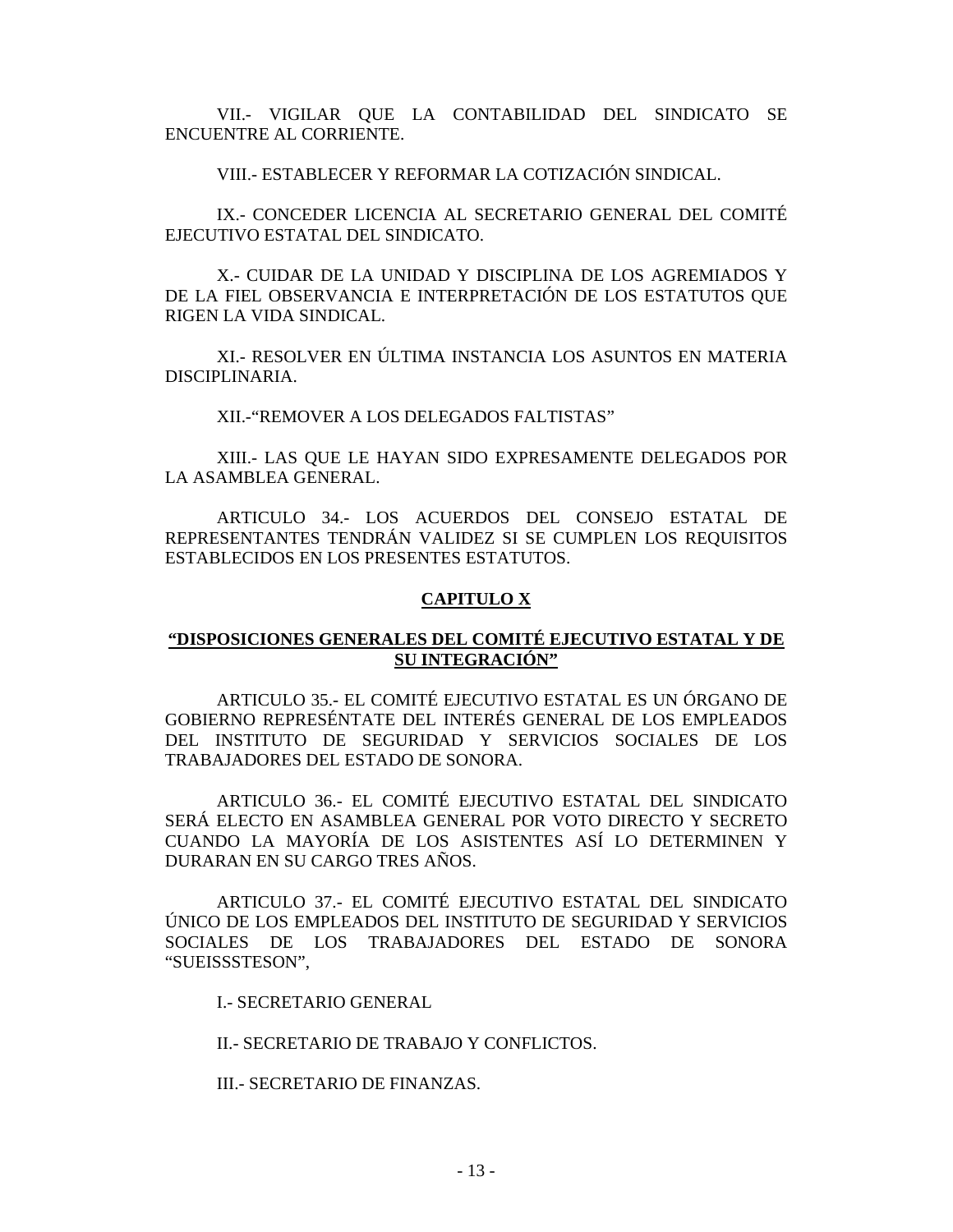IV.- SECRETARIO DE PREVISIÓN Y ACCIÓN SOCIAL.

V.- SECRETARIO DE ORGANIZACIÓN Y PROPAGANDA.

VI.- SECRETARIO DE ACTAS Y ACUERDOS.

ARTICULO 38.- EN LA MISMA ASAMBLEA EN LA QUE SE DESIGNE A LOS MIEMBROS DEL COMITÉ EJECUTIVO ESTATAL, SE ELEGIRÁ A LOS SUPLENTES RESPECTIVOS POR CADA UNA DE LAS SECRETARIAS DE DICHO COMITÉ.

#### **CAPITULO XI**

#### **"ATRIBUCIONES Y OBLIGACIONES GENERALES DEL COMITÉ EJECUTIVO ESTATAL"**

ARTICULO 39.- SON ATRIBUCIONES GENERALES DEL COMITÉ EJECUTIVO DEL SINDICATO, LAS QUE A CONTINUACIÓN SE EXPRESAN.

I.-TENER EN SUS RESPECTIVAS JURISDICCIONES LA PERSONALIDAD LEGAL Y LA REPRESENTACIÓN DEL SINDICATO, ANTE LAS DIFERENTES AUTORIDADES, LOS ÓRGANOS SUPERIORES SINDICALES, Y EN GENERAL ANTE QUIEN CORRESPONDA.

II.-CUMPLIR LOS ACUERDOS Y RESOLUCIONES DE LOS ÓRGANOS SUPERIORES DE GOBIERNO DEL SINDICATO Y PROCURAR LA BUENA MARCHA DEL MISMO EN LA JURISDICCIÓN QUE LE CORRESPONDA SIGUIENDO FIELMENTE LOS LINEAMIENTOS ESTABLECIDOS EN ESTOS ESTATUTOS.

III.- ORIENTAR Y DIRIGIR LOS TRABAJOS INTERIORES DEL SINDICATO QUE LE CORRESPONDAN.

IV.- INFORMAR A LOS ÓRGANOS DIRECTIVOS INFERIORES A LOS MIEMBROS EN SUS RESPECTIVAS JURISDICCIONES CON LA DEBIDA OPORTUNIDAD, DE LAS DISPOSICIONES, ACUERDOS, RESOLUCIONES, BOLETINES Y DEMÁS COMUNICACIONES SINDICALES.

V.- INFORMAR A LOS ÓRGANOS SUPERIORES DEL SINDICATO DE LA MARCHA DEL ORGANISMO EN SU JURISDICCIÓN Y DE SUS ACUERDOS Y RESOLUCIONES.

VI.- VIGILAR LA CORRECTA OBSERVANCIA DEL CONTRATO COLECTIVO DE TRABAJO POR PARTE DE SUS AGREMIADOS EN LOS CENTROS DE TRABAJO QUE PRESTEN SUS SERVICIOS.

VII.- ATENDER PREFERENTEMENTE LOS PROBLEMAS DE BENEFICIO COLECTIVO SIN MENOSCABO EN LA ATENCIÓN DE LOS PROBLEMAS INDIVIDUALES DE LOS MIEMBROS DEL SINDICATO.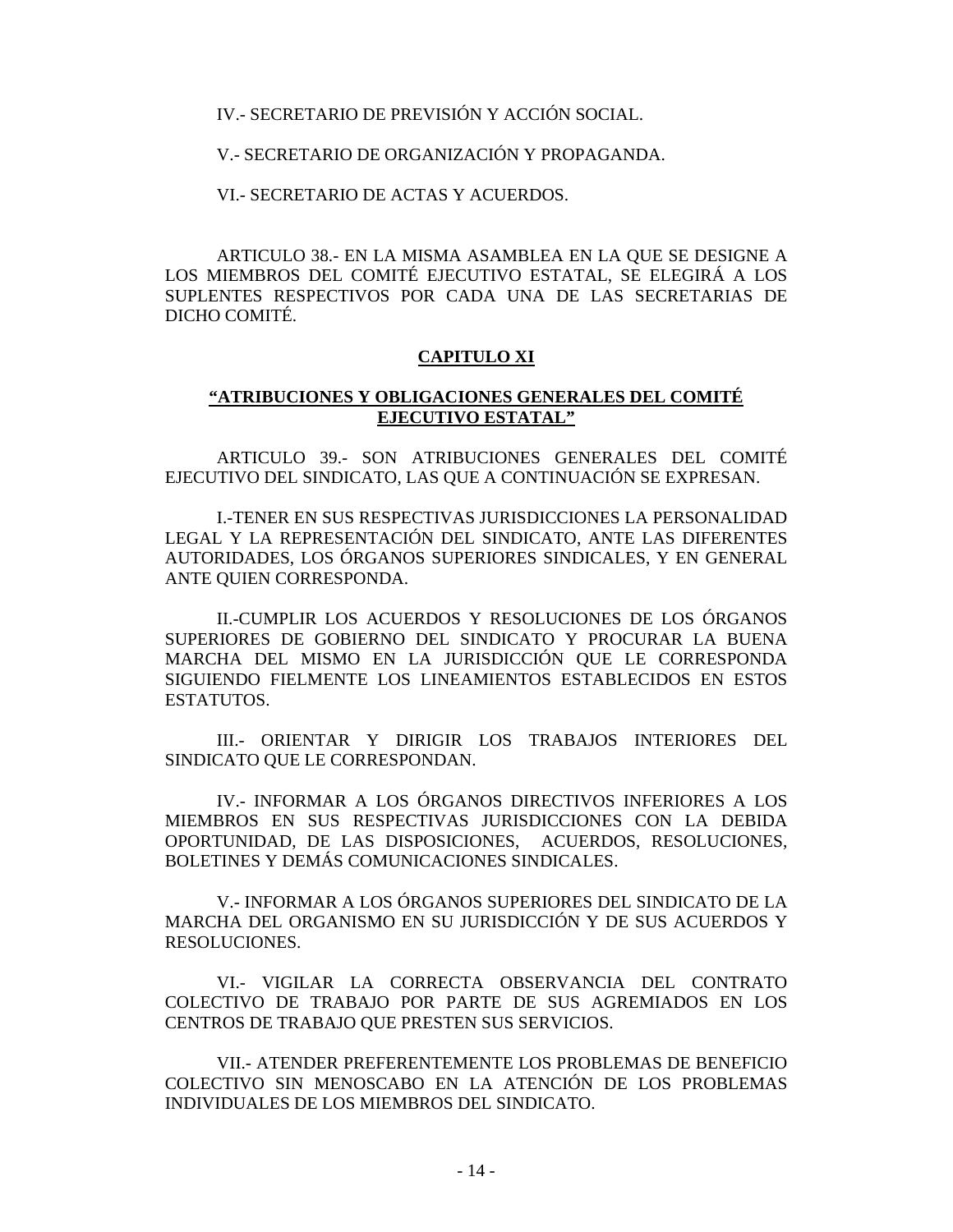VIII.- VELAR EMPEÑOSAMENTE POR LA CONSERVACIÓN DE LOS INTERESES, BIENESTAR Y PROSPERIDAD DE LA AGRUPACIÓN Y LOS TRABAJADORES QUE LA CONSTITUYAN DESARROLLANDO TODAS LAS ACTIVIDADES QUE PROCEDAN PARA LOGRARLO.

IX.- RENDIR LA PROTESTA AL ASUMIR A SU CARGO CON LAS OBLIGACIONES QUE SE SEÑALAN EN EL CAPITULO CORRESPONDIENTE A LOS PRESENTES ESTATUTOS.

X.- EFECTUAR SESIONES ORDINARIAS DEL COMITÉ POR LO MENOS UNA VEZ CADA MES Y EXTRAORDINARIAS EN LOS CASOS QUE LOS JUZGUEN CONVENIENTE.

XI.- CONVOCAR A LA CELEBRACIÓN DE CONFERENCIAS DE ESTUDIO O DE EDUCACIÓN SINDICAL.

XII.- DESIGNAR A LA COMISIÓN DE HONOR Y JUSTICIA EN LOS CASOS DE SU COMPETENCIA.

## **CAPITULO XII**

## **"ATRIBUCIONES Y OBLIGACIONES DE LOS INTEGRANTES DEL COMITÉ EJECUTIVO ESTATAL DEL SINDICATO"**

ARTICULO 40.- SON ATRIBUCIONES Y OBLIGACIONES DEL SECRETARIO GENERAL DEL COMITÉ EJECUTIVO ESTATAL DEL "SUEISSSTESON" LAS QUE A CONTINUACION SE EXPRESAN.

I.- ASUMIR LA REPRESENTACIÓN DEL SINDICATO ANTE CUALQUIER AUTORIDAD.

II.- TENDRÁ PODER GENERAL CON TODAS LAS FACULTADES GENERALES Y LAS ESPECIALES QUE REQUIERAN CLÁUSULA ESPECIAL CONFORME A LA LEY, REPRESENTARA AL SUEISSSTESON ANTE TODA CLASES DE AUTORIDADES YA SEAN CIVILES, JUDICIALES, ADMINISTRATIVAS O DEL TRABAJO. CON TODAS LAS ATRIBUCIONES DE APODERADO GENERAL SIN LIMITACIÓN ALGUNA, PUDIENDO DEMANDAR, RECONVENIR, CONTESTAR DEMANDAS, OFRECER Y RENDIR PRUEBAS, ASISTIR A AUDIENCIAS, INTERPONER RECURSOS, TRANSIGIR Y COMPROMETER EN ÁRBITROS FIRMANDO ESCRITURAS DE COMPROMISO, RECIBIR CONCURRIR A REMATES FORMULANDO POSTURAS, PUJAS Y MEJORAS, RECIBIR BIENES EN PAGO Y OTORGAR FINIQUITOS, DEMANDAR EN JUICIO DE AMPARO Y AUN DESISTIRSE DEL MISMO, PRESENTAR QUERELLAS Y DENUNCIAS PENALES ANTE EL MINISTERIO PUBLICO YA SEA DEL FUERO COMÚN O FEDERAL, ASÍ MISMO CONSTITUIRSE EN COADYUVANTE DEL MINISTERIO PUBLICO EN LOS PROCESOS PENALES EN LOS QUE DE MANERA DIRECTA O INDIRECTA TENGA INTERÉS O RESULTE PERJUDICADO EL SUEISSSTESON , ESTE PODER SE OTORGA SIN LIMITACIÓN DE TIEMPO, SUBSISTIRÁ MIENTRAS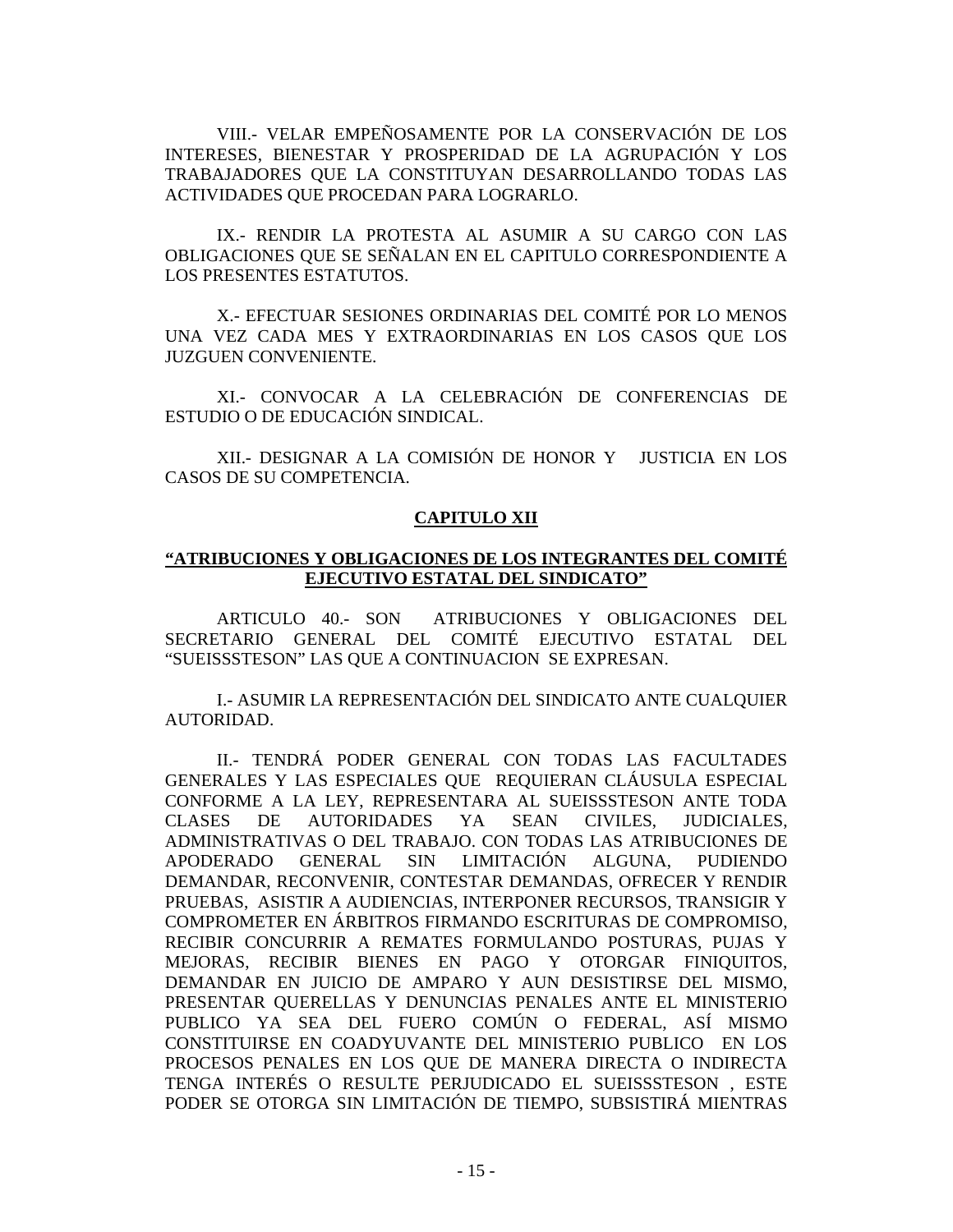NO SEA REVOCADO EXPRESAMENTE POR EL CONSEJO ESTATAL DE REPRESENTANTES, RECONOCIÉNDOSE TODOS LOS ACTOS QUE EL SECRETARIO GENERAL EJECUTE EN EJERCICIO DE LAS FACULTADES QUE SE LE OTORGAN.

III.- DIRIGIR EL TRABAJO DEL COMITÉ EJECUTIVO DEL SINDICATO EN SU CONJUNTO Y ATENDER EL MANEJO DE SUS OFICINAS.

IV.- VIGILAR EL CUMPLIMIENTO Y EJECUCIÓN DE LOS ACUERDOS Y RESOLUCIONES EMANADAS DE LAS ASAMBLEAS DEL CONSEJO ESTATAL DE REPRESENTANTES Y DEL COMITÉ EJECUTIVO DEL SINDICATO EJECUTANDO POR SU MISMO LOS ASUNTOS DE SU COMPETENCIA.

V.- DESIGNAR LAS COMISIONES NECESARIAS PARA LA MARCHA NORMAL DEL TRABAJO SINDICAL Y AUTORIZAR CON SU FIRMA Y LA DEL SECRETARIO CORRESPONDIENTE LA DOCUMENTACIÓN Y CORRESPONDENCIA QUE TAL AMERITE, AUNADA A LA DE UN MIEMBRO DEL COMITÉ DE VIGILANCIA.

VI.-CONVOCAR A LAS ASAMBLEAS ORDINARIAS Y EXTRAORDINARIAS DEL COMITÉ EJECUTIVO ESTATAL, DEL CONSEJO ESTATAL DE REPRESENTANTES, PRESIDIRLAS Y LEGALIZAR CON SU FIRMA LAS ACTAS CONSTITUTIVAS, FORMULAR LAS CONVOCATORIAS DE ESTAS ASAMBLEAS.

VII.-TURNAR PARA SU DESPACHO A LOS DEMÁS MIEMBROS DEL COMITÉ, LOS ASUNTOS CORRESPONDIENTES A SUS SECRETARIAS.

VIII.- ACORDAR Y RESOLVER LOS ASUNTOS DE QUE LE DEN CUENTA LOS MIEMBROS DEL PROPIO COMITÉ ESCUCHANDO LOS PUNTOS DE VISTAS DE ESTOS.

IX.- VIGILAR ESTRICTAMENTE EL TRABAJO DE LOS DEMÁS SECRETARIOS DEL COMITÉ.

X.- AUTORIZAR Y LEGALIZAR CON SU FIRMA TODOS LOS GASTOS DEL SINDICATO QUE ESTÉN CONFORMES CON EL PRESUPUESTO Y REVISAR LA DOCUMENTACIÓN Y CUENTAS DEL SECRETARIO DE FINANZAS CUANDO MENOS CADA TREINTA DÍAS.

XI.- DECLARAR LEGALMENTE INSTALADAS LAS ASAMBLEAS Y CONFERENCIAS QUE SE REALICEN DE CONFORMIDAD POR LO DISPUESTO EN LAS CONVOCATORIAS RESPECTIVAS.

XII.-RENDIR INFORMES DE SU GESTIÓN ANTE LAS ASAMBLEAS.

XIII.- ASUMIR EN UNIÓN DEL SECRETARIO DE FINANZAS LA RESPONSABILIDAD EN EL MANEJO DE LOS FONDOS SINDICALES Y DE BIENES DEL SINDICATO.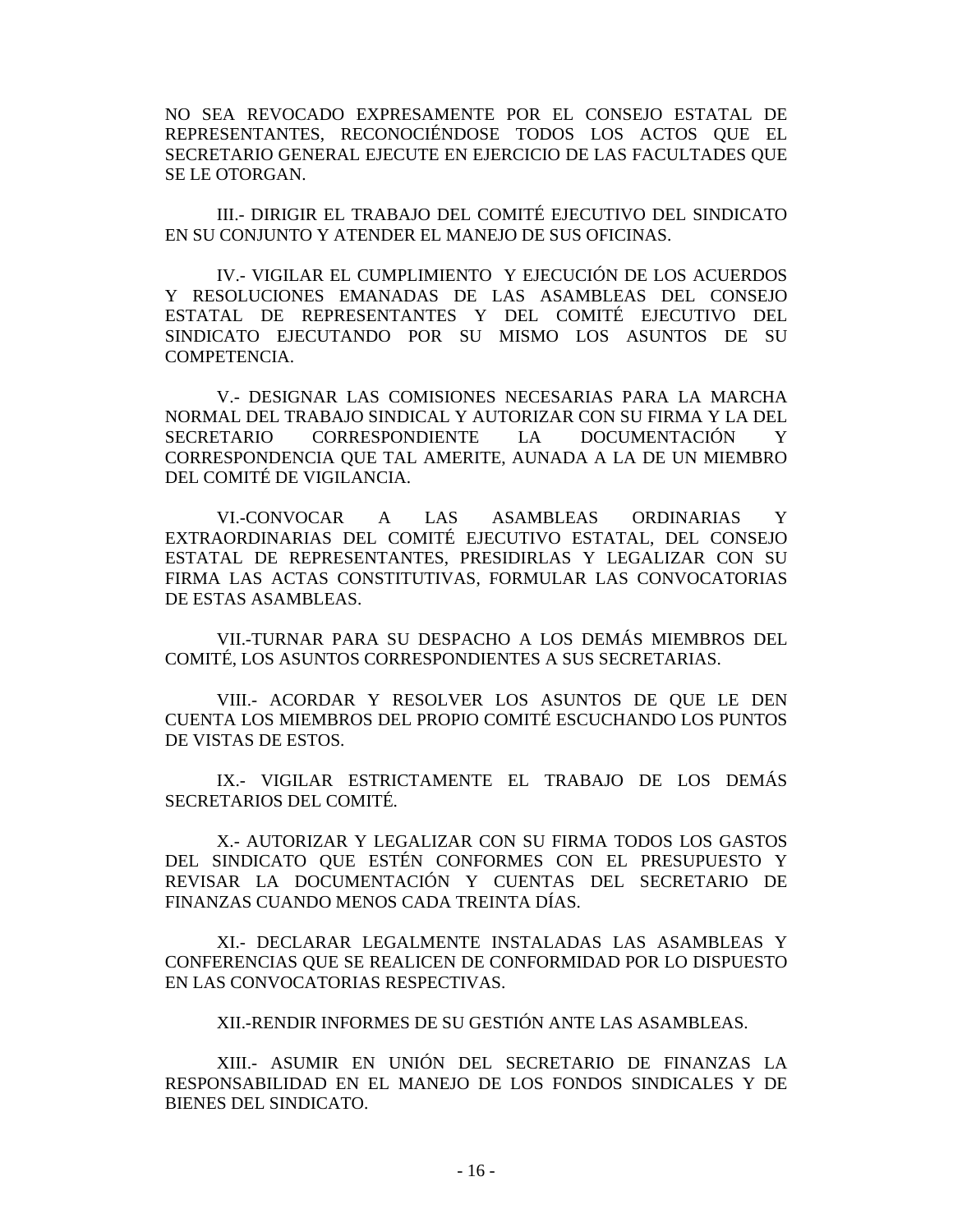XIV.- PROPONER LA RENOVACIÓN O DESTITUCIÓN DE INTEGRANTE DEL COMITÉ EJECUTIVO Y DEL CONSEJO ESTATAL DE REPRESENTANTES ANTE EL COMITÉ DE VIGILANCIA.

ARTÍCULO 41.- SON ATRIBUCIONES Y OBLIGACIONES DEL SECRETARIO DE ORGANIZACIÓN Y PROPAGANDA.

I.- LLEVAR UN REGISTRO MINUCIOSO DE LOS MIEMBROS DEL SINDICATO.

II.- ORGANIZAR EL DIRECTORIO DE LOS COMITÉS DIRECTIVOS.

III.- INTEGRAR EL ARCHIVO DE LA SECRETARIA DE ORGANIZACIÓN CON TODOS LOS DATOS Y ANTECEDENTES RELATIVOS A LA VIDA ORGANIZADA DEL SINDICATO.

IV.- FORMULAR LOS PROYECTOS DE CONVOCATORIAS DE LAS ASAMBLEAS-.

V.- EXPEDIR CREDENCIALES A LOS MIEMBROS DEL SINDICATO CON SU FIRMA Y LA DEL SECRETARIO GENERAL.

VI.- DIFUNDIR ENTRE LOS MIEMBROS DEL SINDICATO Y LA POBLACIÓN INTEGRAL, LOS PUNTOS DE VISTA DEL MISMO EN MATERIA LABORAL Y SINDICAL.

ARTÍCULO 42.- SON ATRIBUCIONES Y OBLIGACIONES DEL SECRETARIO DE TRABAJO Y CONFLICTOS DEL SINDICATO:

I.- TRAMITAR Y RESOLVER TODOS LOS CASOS DE SU COMPETENCIA CON EL CONOCIMIENTO DEL SECRETARIO GENERAL.

II.- INFORMAR AL COMITÉ, ASÍ COMO A LOS INTERESADOS DE ASUNTOS EN TRÁMITE.

III.- DAR LAS INSTRUCCIONES QUE SEAN NECESARIAS A LOS TRABAJADORES INTEGRANTES DEL SINDICATO ACERCA DEL TRAMITE DE LOS ASUNTOS DE SU COMPETENCIA, ASESORÁNDOLOS SI FUERA NECESARIO.

IV.- MANTENER LA INVIOLABILIDAD DE LAS CONQUISTAS DE TRABAJO OTORGADAS POR LA LEY Y LA COSTUMBRE, A LOS AGREMIADOS QUEDANDO IMPEDIDO PARA CELEBRAR CONVENIOS QUE MENOSCABEN DICHAS CONQUISTAS.

V.- LLEVAR UN REGISTRO DE PROBLEMAS Y CONFLICTOS EN EL QUE EN FORMA PORMENORIZADA, QUEDEN ASENTADOS TODOS LOS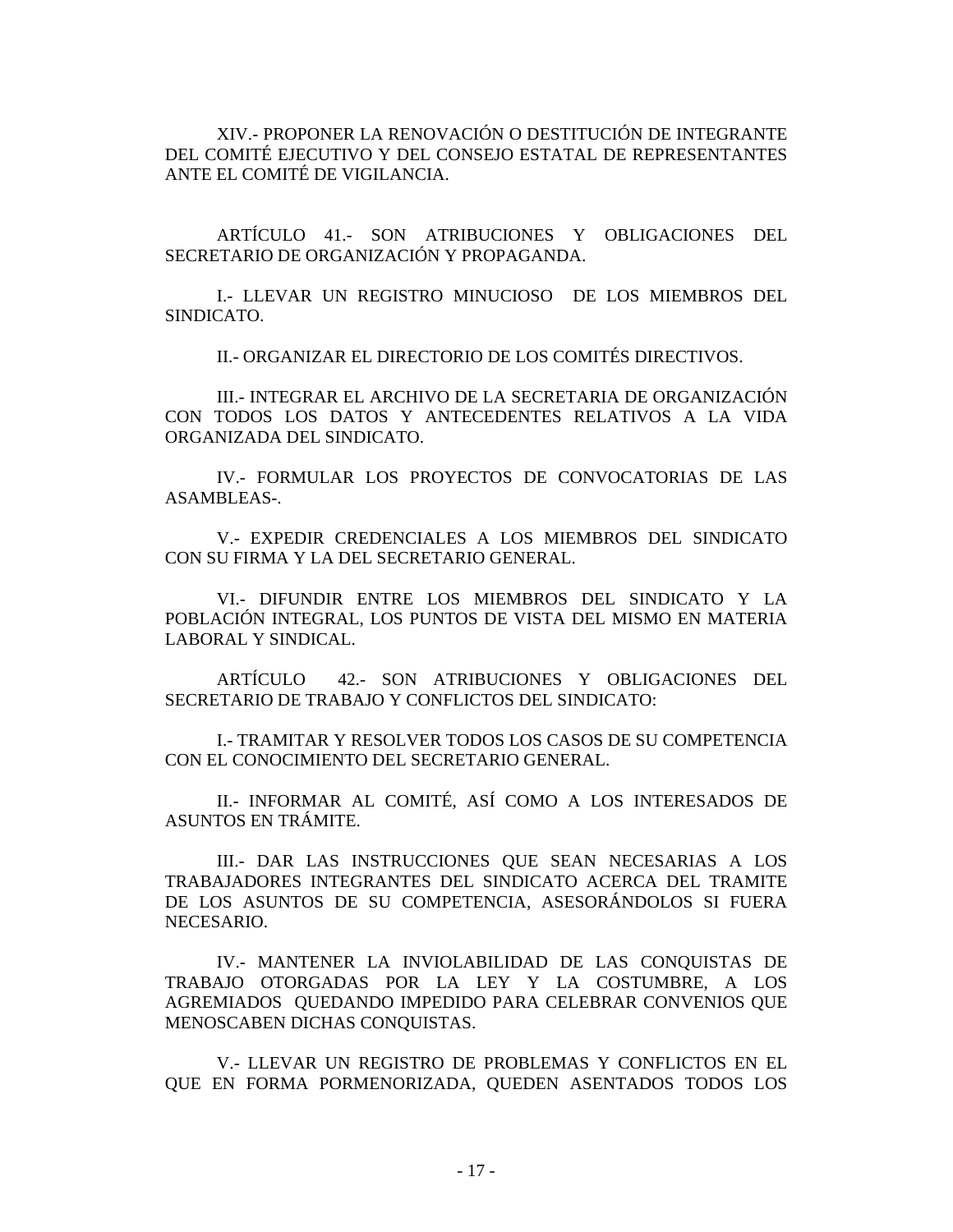ACTOS Y JUICIOS RELACIONADOS CON LOS TRABAJADORES MIEMBROS DEL SINDICATO.

43.- SON ATRIBUCIONES Y OBLIGACIONES DEL SECRETARIO DE PREVISION Y ACCION SOCIAL:

I.- VIGILAR QUE EL INSTITUTO PROPORCIONE A LOS TRABAJADORES DEL MISMO Y A SUS FAMILIARES DERECHOHABIENTES LOS SERVICIOS MÉDICOS, LA ATENCIÓN HOSPITALARIA Y LAS DEMÁS PRESTACIONES RELATIVAS A QUE TIENEN DERECHO, DE ACUERDO CON LO PREVISTO EN LA LEY CORRESPONDIENTE.

II.-LUCHAR POR EL ESTABLECIMIENTO DE SEGUROS DE ENFERMEDADES NO PROFESIONALES Y DE MATERNIDAD, DE ACCIDENTES DE TRABAJO Y DE ENFERMEDADES PROFESIONALES, VELANDO CUANDO SE HAYA ESTABLECIDO EL TABULADOR DE INDEMNIZACIÓN POR ESTOS CONCEPTOS, SE APLIQUE INVARIABLEMENTE.

III.- LUCHAR POR QUE QUEDEN ESTABLECIDAS EN LA LEY DEL INSTITUTO PRESTACIONES A LOS TRABAJADORES Y DERECHOHABIENTES PARA LA ATENCIÓN DE PRÓTESIS DENTAL, LENTES Y APARATOS ORTOPÉDICOS.

IV.- PROMOVER REUNIONES DE ESTUDIO Y ANÁLISIS DE LAS DEFICIENCIAS QUE SE OBSERVEN QUE SE OBSERVEN EN LA PRESTACIÓN DE SERVICIOS Y ATENCIÓN MEDICA EN LAS QUE PARTICIPEN, REPRESENTANTES DE SERVICIOS MÉDICOS Y DIRIGENTES SINDICALES EXIGIENDO; SE RESPETE LA PERSONALIDAD DE LOS ÓRGANOS DE DIRECCIÓN SINDICAL QUE INTERVENGAN, A EFECTOS DE QUE SE CORRIJAN ANOMALÍAS O SE AMPLÍEN SERVICIOS.

V.-REALIZAR LAS GESTIONES Y TRAMITES NECESARIOS, A EFECTO DE QUE LOS TRABAJADORES AL SERVICIO DEL INSTITUTO, GOCEN DE PROTECCIÓN ESPECIAL CUANDO SEAN ATACADOS POR ENFERMEDADES CUYO TRATAMIENTO SEA PROLONGADO. COMO EN EL CASO DE LAS PRODUCIDAS POR CÁNCER Y BACILO DE KOCH.

VI.- PROMOVER EL ESTABLECIMIENTO DE UN SEGURO DE RETIRO PARA LOS TRABAJADORES AL SERVICIO DEL INSTITUTO EN EL MOMENTO DE JUBILARSE O INCORPORARSE TOTALMENTE.

VII.- PROMOVER TODO LO NECESARIO PARA LOGRAR EL MEJORAMIENTO Y LA CAPACITACIÓN PROFESIONAL Y SINDICAL DE LOS MIEMBROS DEL SINDICATO.

VIII.- PROMOVER LA ORGANIZACIÓN DE FESTIVALES, CUADROS Y EQUIPOS DE CARÁCTER CULTURAL Y DEPORTIVO.

IX.- IMPULSAR LA ADQUISICIÓN O CONSTRUCCIÓN DE UN LOCAL DESTINADO AL ASIENTO SOCIAL DEL SINDICATO.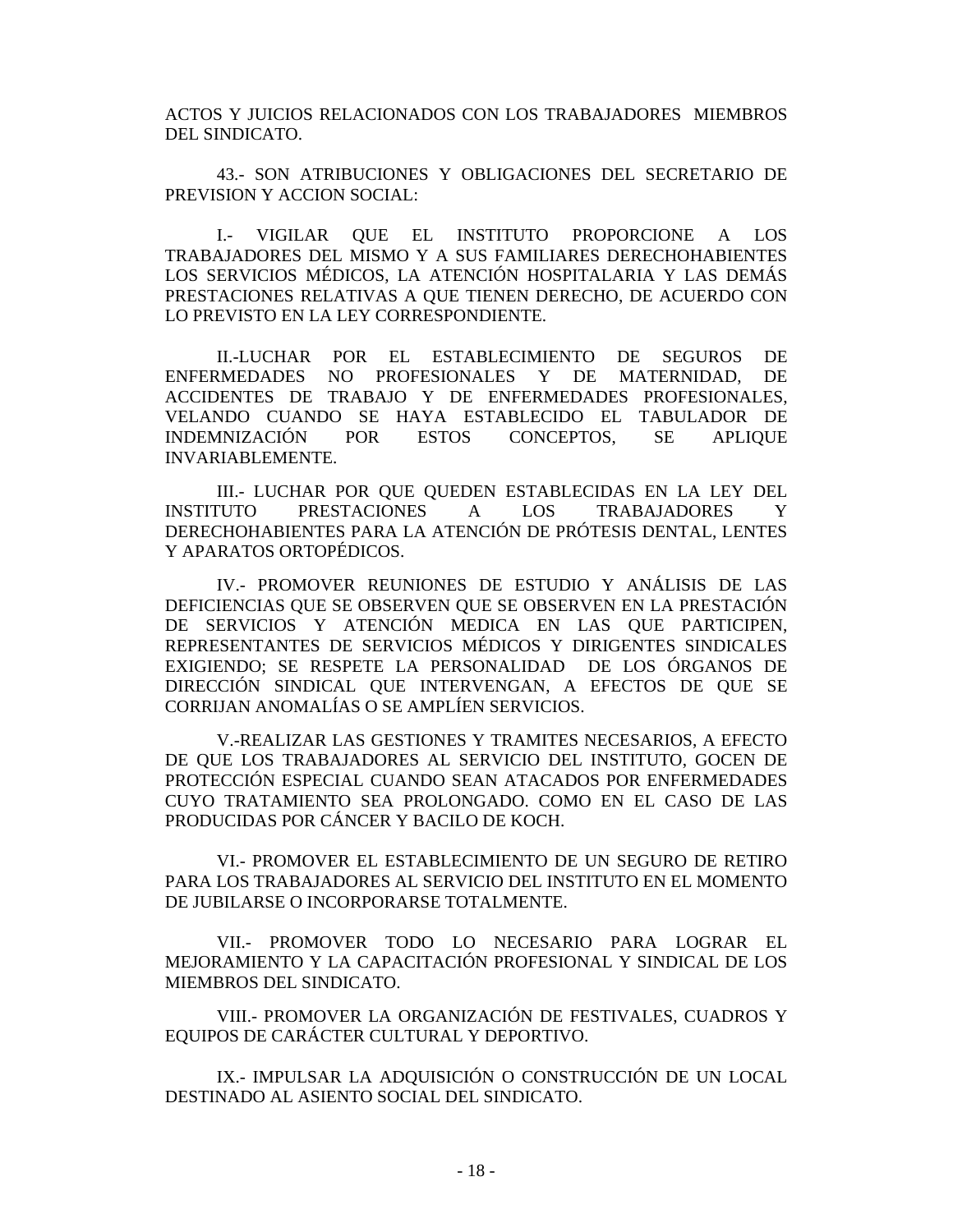X.- COADYUVAR PARA QUE LOS MIEMBROS DEL SINDICATO RESUELVAN EL PROBLEMA RELATIVO A LA ADQUISICIÓN DE LOTES Y CASAS ACTIVANDO LAS GESTIONES CORRESPONDIENTES PARA QUE EL INSTITUTO OTORGUE LOS CRÉDITOS HIPOTECARIOS PARA EL OBJETO, ELIMINANDO TRAMITES Y SITUACIONES PERJUDICIALES PARA LA CONSECUCIÓN DEL OBJETIVO.

XI.- GESTIONAR TODAS LAS SOLICITUDES DE CRÉDITO HIPOTECARIOS, PRENDARIOS Y A CORTO PLAZO, QUE SEAN REPRESENTADAS POR CONDUCTO DEL SINDICATO.

X.- ATENDER LOS PROBLEMAS RELACIONADOS CON LAS JUBILACIONES Y LAS PENSIONES DE LOS EMPLEADOS DEL INSTITUTO.

ARTÍCULO 44.- SON ATRIBUCIONES Y OBLIGACIONES DEL SECRETARIO DE FINANZAS:

I.- TENER BAJO CUIDADO LOS FONDOS DEL SINDICATO, CUYO MANEJO SE HARÁ CONFORME AL PRESUPUESTO CORRESPONDIENTE Y CON ACUERDO EXPRESO EN TODAS LAS COSAS DEL SECRETARIO GENERAL DEL COMITÉ.

II.- TOMAR TODAS LAS MEDIDAS QUE JUZGUE CONVENIENTES PARA CIMENTAR LOS FONDOS Y BIENES DEL SINDICATO.

III.- LLEVAR AL DÍA LA CONTABILIDAD REGISTRANDO MOVIMIENTO DEL FONDO.

IV.- FORMULAR CADA TREINTA DÍAS UN CORTE DE CAJA.

V.- DAR FACILIDADES PARA QUE SE VERIFIQUEN EN SU CONTABILIDAD, CONFRONTAR, CONFRONTAR REUNIONES DE INSPECCIONES, QUE CORROBOREN EL COMITÉ.

VI.- HACER INVENTARIO DE LOS BIENES MUEBLES E INMUEBLES DEL SINDICATO.

VII.- NO EFECTUAR NINGÚN PAGO FUERA DE LOS PRESUPUESTOS A MENOS QUE SEA APROBADO POR EL SECRETARIO GENERAL, RECABANDO EN CADA CASO LOS COMPROBANTES RESPECTIVOS.

VIII.- DEPOSITAR LOS FONDOS SINDICALES MEDIANTE CUENTA BANCARIA EN LA INSTITUCIÓN QUE OFREZCA MEJORES GARANTÍAS Y MANEJARLA MANCOMUNADAMENTE CON EL SECRETARIO GENERAL.

IX.- ASUMIR EN UNIÓN DEL SECRETARIO GENERAL LA RESPONSABILIDAD DE LOS BIENES SINDICALES.

ARTÍCULO 45.- SON ATRIBUCIONES Y OBLIGACIONES DE LA SECRETARIA DE ACTAS Y ACUERDOS.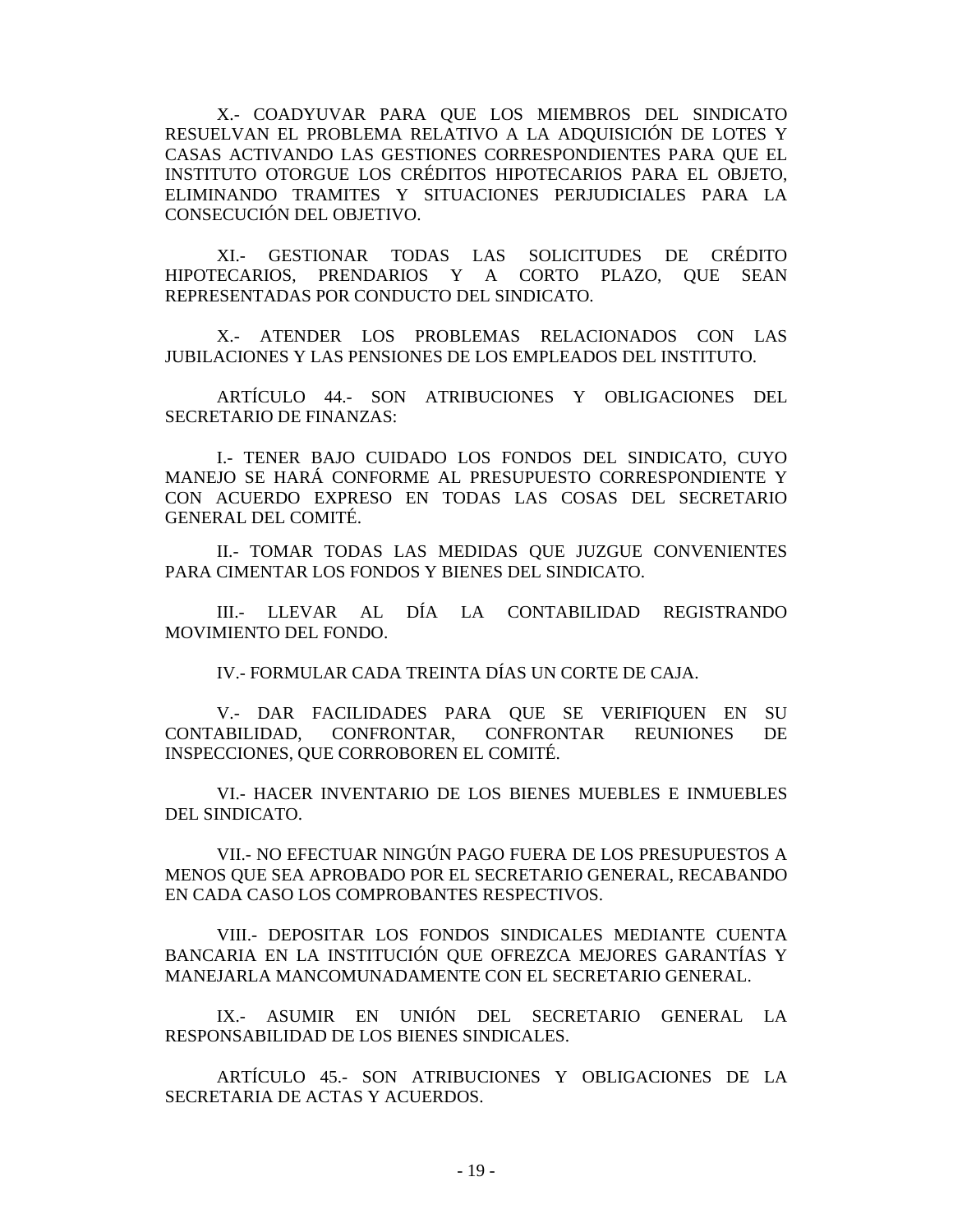I.- ORGANIZAR EL ARCHIVO GENERAL DEL SINDICATO Y RESPONSABILIZARSE DE SU CUIDADO, MANTENIÉNDOLO AL DÍA CON EL MAYOR ACOPIO DE DATOS.

II.- MANTENER AL CORRIENTE EL LIBRO DE ACTAS DE LAS SESIONES DEL COMITÉ EJECUTIVO ESTATAL DEL CONSEJO ESTATAL DE REPRESENTANTES Y DE LAS ASAMBLEAS QUE SE REALICEN.

III.- RECOPILAR LOS ACUERDOS DEL COMITÉ EJECUTIVO ESTATAL DEL SINDICATO Y DEL CONSEJO ESTATAL DE REPRESENTANTES.

IV.- RECOPILAR LOS ACUERDOS ADOPTADOS EN ASAMBLEAS GENERALES, ASÍ COMO EN LAS DEMÁS REUNIONES Y ACTOS EFECTUADOS POR EL ORGANISMO.

V.- PRESIDIR JUNTO CON EL SECRETARIO GENERAL LAS ASAMBLEAS DEL CONSEJO ESTATAL DE REPRESENTANTES.

## **CAPITULO XIII**

## **"DE LA RENUNCIA, LICENCIA O AUSENCIA DEFINITVA DEL SECRETARIO GENERAL DEL SINDICATO"**

ARTICULO 46.- EL CARGO DEL SECRETARIO GENERAL DEL COMITÉ EJECUTIVO ESTATAL DEL "SUEISSSTESON" ES IRRENUNCIABLE POR EL HECHO DE HABER SIDO ELECTO POR VOTACIÓN POPULAR EN ASAMBLEA GENERAL.

ARTÍCULO 47.- EL SECRETARIO GENERAL PODRÁ SOLICITAR LICENCIA PARA SEPARARSE DE SU CARGO, DICHA LICENCIA SERÁ CONCEDIDA POR EL CONSEJO ESTATAL DE REPRESENTANTES.

ARTICULO 48.- EN CASO DE LICENCIA O AUSENCIA DEL SECRETARIO GENERAL, SI ESTA SE PROLONGA POR MAS DE UN MES PERO NO MAYOR DE TRES MESES, ASUMIRÁ EL CARGO EL SECRETARIO GENERAL SUPLENTE.

ARTICULO 49.- SI LA AUSENCIA O LICENCIA DEL SECRETARIO GENERAL SE PROLONGARA POR MAS DE TRES MESES, EL SECRETARIO SUPLENTE CONVOCARA A ASAMBLEA DEL CONSEJO ESTATAL DE REPRESENTANTES PARA DESIGNAR MEDIANTE VOTACIÓN INTERNA QUIEN DEBA SUCEDERLO PARA QUE CUBRA EL PERIODO RESTANTE, PARA ESE EJERCICIO SINDICAL.

ARTÍCULO 50.- EL SECRETARIO GENERAL QUE FUERE NOMBRADO EN FORMA INTERINA, NO PODRÁ OCUPAR EL MISMO CARGO EN EL PRÓXIMO EJERCICIO SINDICAL.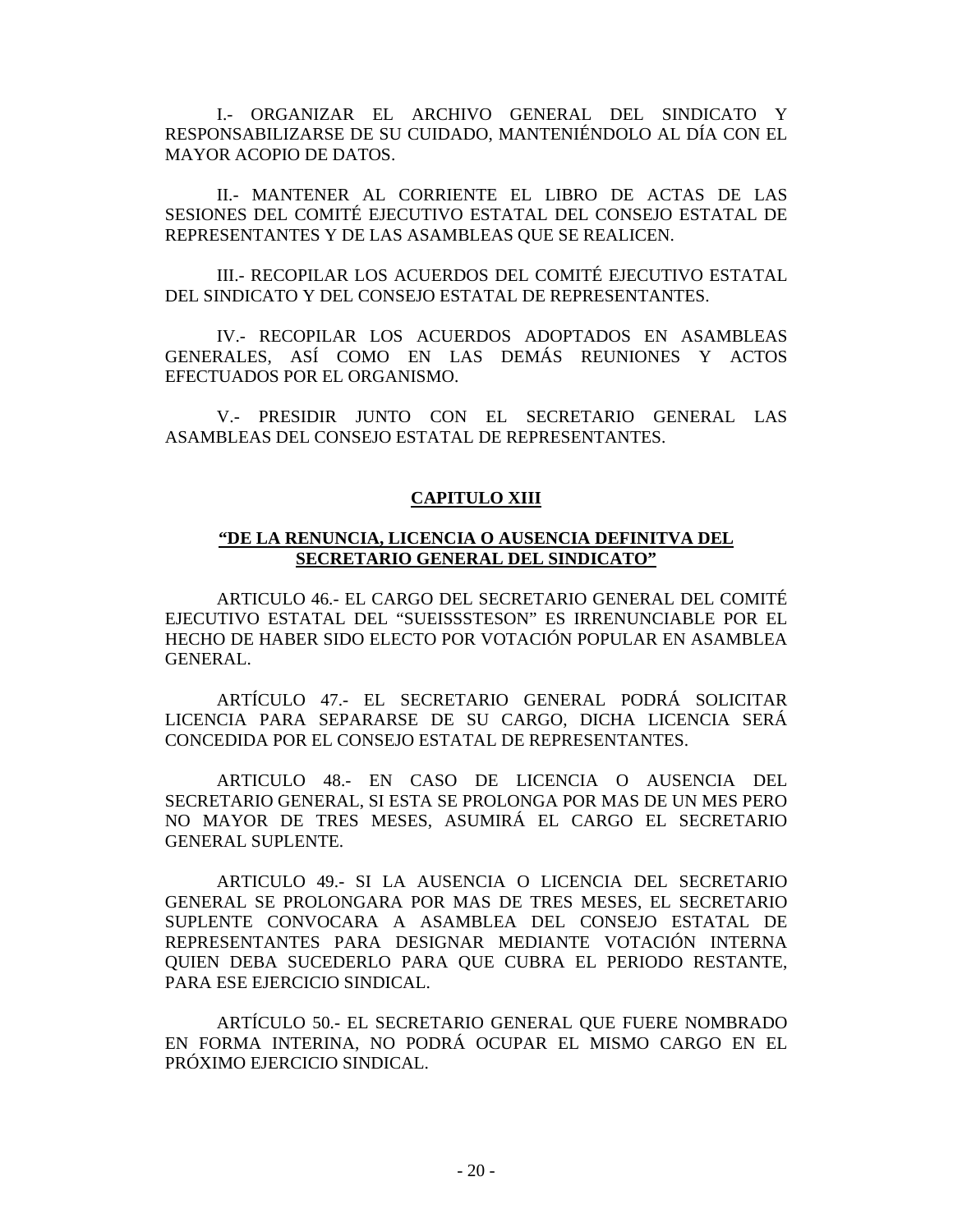ARTICULO 5I.- PARA QUE TENGA VALIDEZ EL NOMBRAMIENTO DE SECRETARIO GENERAL INTERINO DEL COMITÉ EJECUTIVO ESTATAL, DEBERÁ DE SER ELECTO POR LAS DOS TERCERAS PARTES DE LOS MIEMBROS DEL CONSEJO ESTATAL DE REPRESENTANTES, CON DERECHO A VOZ Y VOTO.

## **CAPITULO XIV.-**

# **"DE COMITÉ ESTATAL DE VIGILANCIA"**

ARTICULO 52.- EL COMITÉ DE VIGILANCIA ESTARÁ INTEGRADO POR UN PRESIDENTE Y DOS SECRETARIOS ELECTOS EN LA ASAMBLEA GENERAL, PARA CADA UNO DE ESTOS FUNCIONARIOS SE DESIGNARAN LOS SUPLENTES RESPECTIVOS QUE LO SUSTITUYAN EN LAS AUSENCIAS TEMPORALES O DEFINITIVAS QUE OCURRIESEN DURANTE SU EJERCICIO.

ARTÍCULO 53.- SON ATRIBUCIONES Y OBLIGACIONES DEL COMITÉ ESTATAL DE VIGILANCIA.

I.- VIGILAR QUE LOS MIEMBROS DE LOS ÓRGANOS DE GOBIERNO SINDICAL SE AJUSTEN AL EJERCICIO DE SUS ATRIBUCIONES Y CUMPLAN CON SUS OBLIGACIONES SINDICALES.

II.- VIGILAR EL ESTRICTO CUMPLIMIENTO DE LOS ESTATUTOS, REGLAMENTOS, CONVENIOS Y ACUERDOS Y CUIDAR QUE SEAN DEBIDAMENTE INTERPRETADOS.

III.-CUIDAR QUE SE CUMPLAN OPORTUNAMENTE LOS ACUERDOS EMANADOS DEL CONSEJO ESTATAL DE REPRESENTANTES Y DE LAS ASAMBLEAS GENERALES.

IV.- HACER RECOMENDACIONES AL COMITÉ EJECUTIVO ESTATAL SOBRE TODO LO CONSIDERE BENÉFICO PARA EL ORGANISMO SINDICAL.

V.- ATENDER LAS QUEJAS QUE RECIBA DE LOS MIEMBROS DEL SINDICATO, PRACTICAR LAS AVERIGUACIONES QUE PROCEDAN Y SUGERIR LAS MEDIDAS QUE SE DEBAN APLICAR.

VI.- TURNAR AL CONSEJO ESTATAL DE REPRESENTANTES EL CONOCIMIENTO DE ASUNTO CUYA RESOLUCIÓN NO LE SEA POSIBLE LOGRAR POR MEDIAR PUGNA ENTRE ELLOS.

VII.- PRACTICAR LAS INVESTIGACIONES NECESARIAS EN LAS ACUSACIONES QUE SE PRESENTEN CONTRA LOS MIEMBROS DEL COMITÉ EJECUTIVO ESTATAL DEL SINDICATO.

VIII.- CONOCER LOS FALLOS DICTADOS POR LA COMISIÓN DE HONOR Y JUSTICIA EN LOS CASO QUE ESTABLEZCA ESTE ORDENAMIENTO.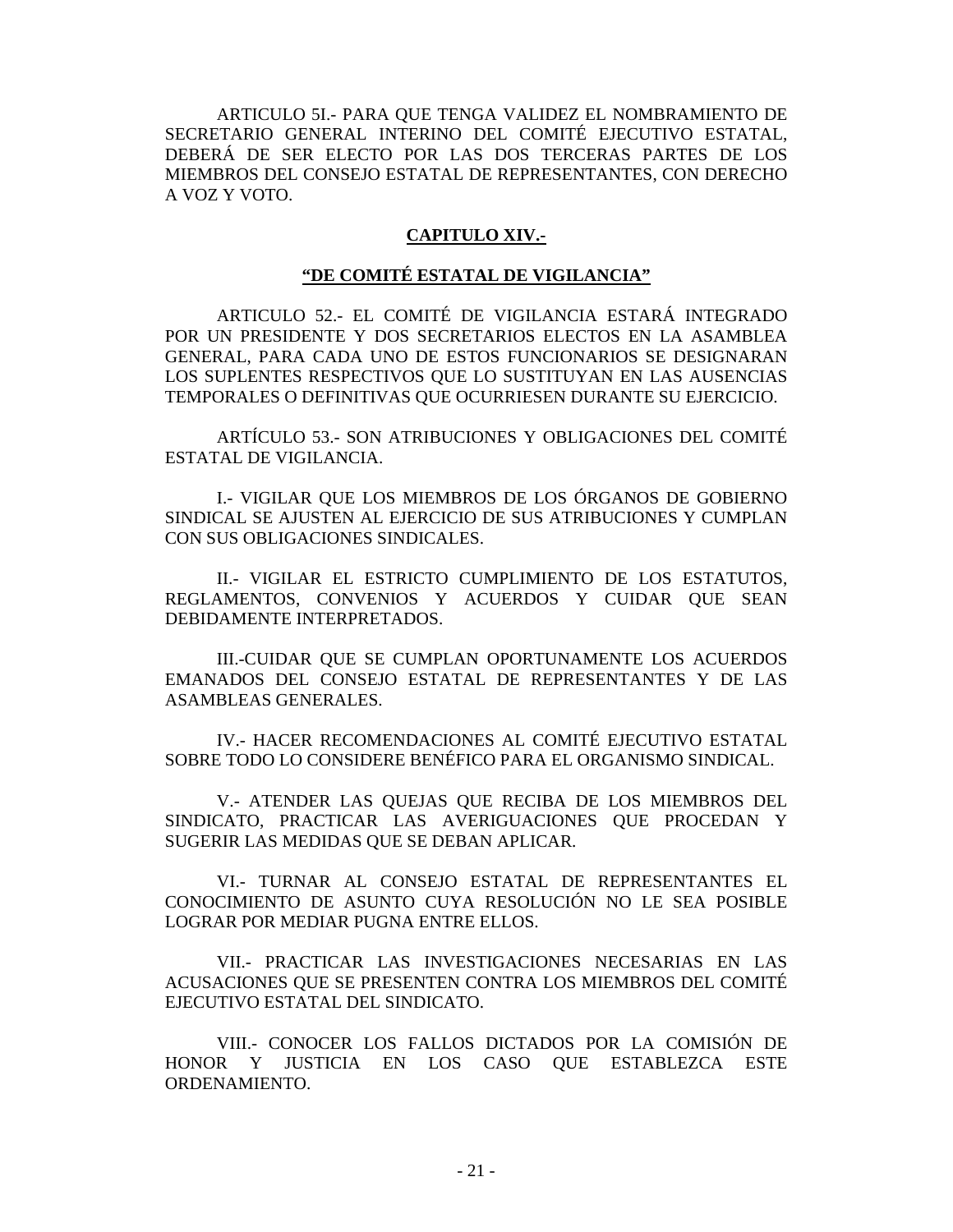IX.- INFORMAR AL CONSEJO ESTATAL DE REPRESENTANTES SOBRE LOS TRABAJOS REALIZADOS DURANTE SU GESTIÓN.

ARTICULO 54.- LAS DECISIONES DEL COMITÉ DE VIGILANCIA TENDRÁN VALIDEZ CUANDO HAYAN SIDO TOMADAS POR LA MAYORÍA DE SUS COMPONENTES.

# **CAPÍTULO XV**

#### **DE LAS ASAMBLEAS, CONSEJOS Y PLENOS**

ARTÍCULO 55.- SE EFECTUARÁ UNA ASAMBLEA GENERAL ORDINARIA CADA NOVENTA DÍAS, CONVOCADA POR EL SECRETARIO GENERAL CON LA APROBACIÓN DEL COMITÉ EJECUTIVO ESTATAL, EN ELLA EL SECRETARIO GENERAL, INFORMARÁ CON TODA AMPLITUD SOBRE LOS ASUNTOS SINDICALES DE LA COMPETENCIA DE LA ASAMBLEA, A FIN DE QUE ESTA TOME LAS RESOLUCIONES PERTINENTES E INFORMARA DE LAS ACTIVIDADES GENERALES DE LOS ÓRGANOS SUPERIORES DEL SINDICATO.

ARTÍCULO 56.- PODRÁN REALIZARSE ASAMBLEAS EXTRAORDINARIAS EN LOS SIGUIENTES CASOS:

I.- CUANDO UN ASUNTO DE CARÁCTER GENERAL LO REQUIERA A PETICIÓN DEL COMITÉ EJECUTIVO ESTATAL.

II.- CUANDO LO SOLICITE LA MITAD MAS UNO DE LOS MIEMBROS DEL SINDICATO.

III.- CUANDO EL CONSEJO ESTATAL DE REPRESENTANTES LO JUZGUE PRUDENTE O NECESARIO.

ARTICULO 57.- LAS ASAMBLEAS EXTRAORDINARIAS SERÁN CONVOCADAS INVARIABLEMENTE POR EL COMITÉ EJECUTIVO ESTATAL EN UN PLAZO QUE NO PODRÁ EXCEDER DE DIEZ DÍAS CONTADOS A PARTIR DE LA FECHA DE SOLICITUD.

ARTICULO 58.- LA ASAMBLEA GENERAL ORDINARIA DEL SINDICATO, SE EFECTUARA CADA TRES AÑOS, A PARTIR DE LA FECHA DEL REGISTRO DEL COMITÉ EJECUTIVO ESTATAL PARA CELEBRAR NUEVAS ELECCIONES.

ARTICULO 59.- LA ASAMBLEA ORDINARIA O EXTRAORDINARIA, SE INTEGRARA CON TODOS LOS MIEMBROS DEL SINDICATO O LA MAYORÍA EN SU CASO. EN LA 1ERA. CONVOCATORIA Y CON LOS ASISTENTES EN LA 2DA.

ARTICULO 60.- LAS ASAMBLEAS ORDINARIAS ESTATALES, SERÁN CONVOCADAS POR EL COMITÉ EJECUTIVO ESTATAL, CON CUATRO DÍAS DE ANTICIPACIÓN CUANDO MENOS A LA FECHA DE SU CELEBRACIÓN.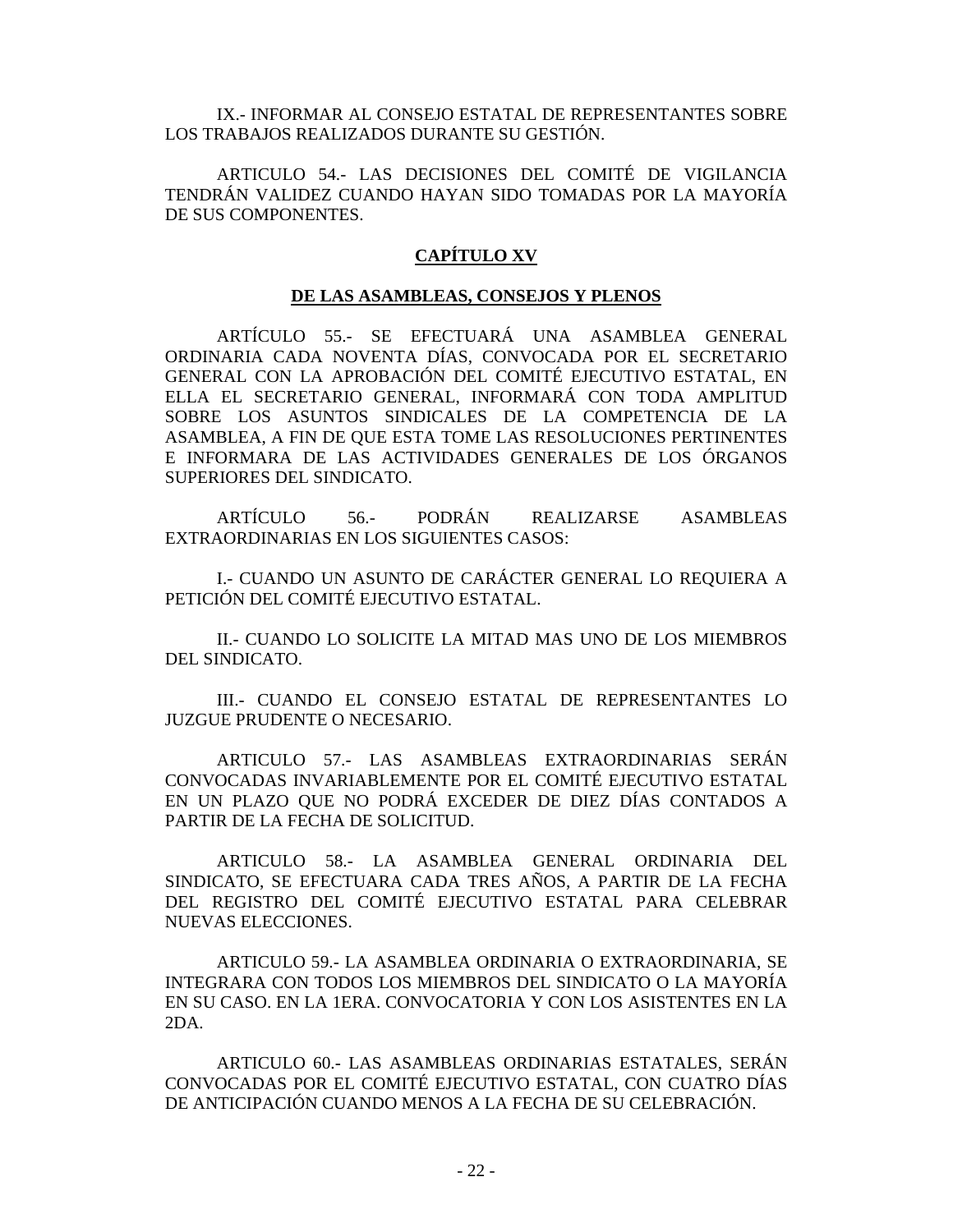ARTICULO 6I.- CUANDO LOS ÓRGANOS ESTATALES DE GOBIERNO SINDICAL, LO CONSIDEREN NECESARIO, PODRÁN CONVOCAR A LA CELEBRACIÓN DE ASAMBLEAS EXTRAORDINARIAS.

ARTICULO 62.- LAS ASAMBLEAS A QUE SE REFIEREN ESTOS ESTATUTOS SE DECLARARAN LEGALMENTE INSTALADOS POR EL FUNCIONARIO CORRESPONDIENTE SIEMPRE QUE SE EFECTÚEN EN LAS FECHAS SEÑALADAS EN LA CONVOCATORIA RESPECTIVA Y CON LA MITAD MAS UNO DEL TOTAL DE MIEMBROS CON DERECHO A VOZ Y VOTO DENTRO DE LA REUNIÓN, O CON LOS ASISTENTES SI SE TRATARE DE 2DA. CONVOCATORIA, CUYOS ACUERDOS TENDRÁN VALIDEZ PARA LA TOTALIDAD DE LOS MIEMBROS DEL SINDICATO.

ARTICULO 63.- NINGÚN EVENTO SINDICAL, COMO CONSEJOS, PLENOS, ASAMBLEAS O REUNIONES, TENDRÁN VALIDEZ SI EN EL INTERVIENEN CON CUALQUIER CARÁCTER, INSTITUCIONES O AUTORIDADES AJENAS AL SINDICATO, YA SEA EN LA EMISIÓN DE LA CONVOCATORIA RESPECTIVA, O EN LA PREPARACIÓN O REALIZACIÓN DE DICHOS ACTOS SINDICALES.

ARTICULO 64.- INSTALADO LEGALMENTE UN CONSEJO O ASAMBLEA, NO SE DESINTEGRARA POR EL HECHO DE QUE SE RETIRE UN ASAMBLEÍSTA O GRUPO DE ELLOS, SE DEBE DE TERMINAR EL ACATO CON LOS QUE QUEDEN PRESENTES HASTA AGOTAR EL ORDEN DEL DÍA.

ARTICULO 65.- SOLO TENDRÁN DERECHO A VOZ Y VOTO EN LAS ASAMBLEAS GENERALES Y CONSEJOS DE LOS DELEGADOS EFECTIVOS DESIGNADOS COMO TALES EN LAS ASAMBLEAS CORRESPONDIENTES, O POR LOS ÓRGANOS DE GOBIERNO SINDICAL AUTORIZADOS PARA ELLOS.

ARTICULO 66.- LOS PLENOS DEL COMITÉ EJECUTIVO DEL SINDICATO TENDRÁN POR OBJETO LAS SIGUIENTES FINALIDADES.

I.-QUE EL SECRETARIO GENERAL EN REPRESENTACIÓN DEL COMITÉ EJECUTIVO DEL SINDICATO RINDA EL INFORME DE LABORES DESARROLLADOS DURANTE LOS DIECIOCHO MESES ANTERIORES A LA CELEBRACIÓN DEL PLENO.

II.- QUE EL SECRETARIO TESORERO, RINDA INFORME SOBRE EL MOVIMIENTO DE FONDOS DURANTE EL MISMO PERIODO DE EJERCICIO.

III.-EXAMINAR LA GESTIÓN DE LOS DIRECTIVOS DEL SINDICATO.

IV.- DISCUTIR Y APROBAR EL PLAN DE TRABAJO A DESARROLLAR EN LA ULTIMA ETAPA DE GESTIÓN SINDICAL DEL COMITÉ EJECUTIVO.

ARTICULO 67.- PODRÁ EFECTUARSE PLENO EXTRAORDINARIOS CUANDO EL INTERÉS GENERAL DEL SINDICATO LO DEMANDE EN LOS SIGUIENTES CASOS.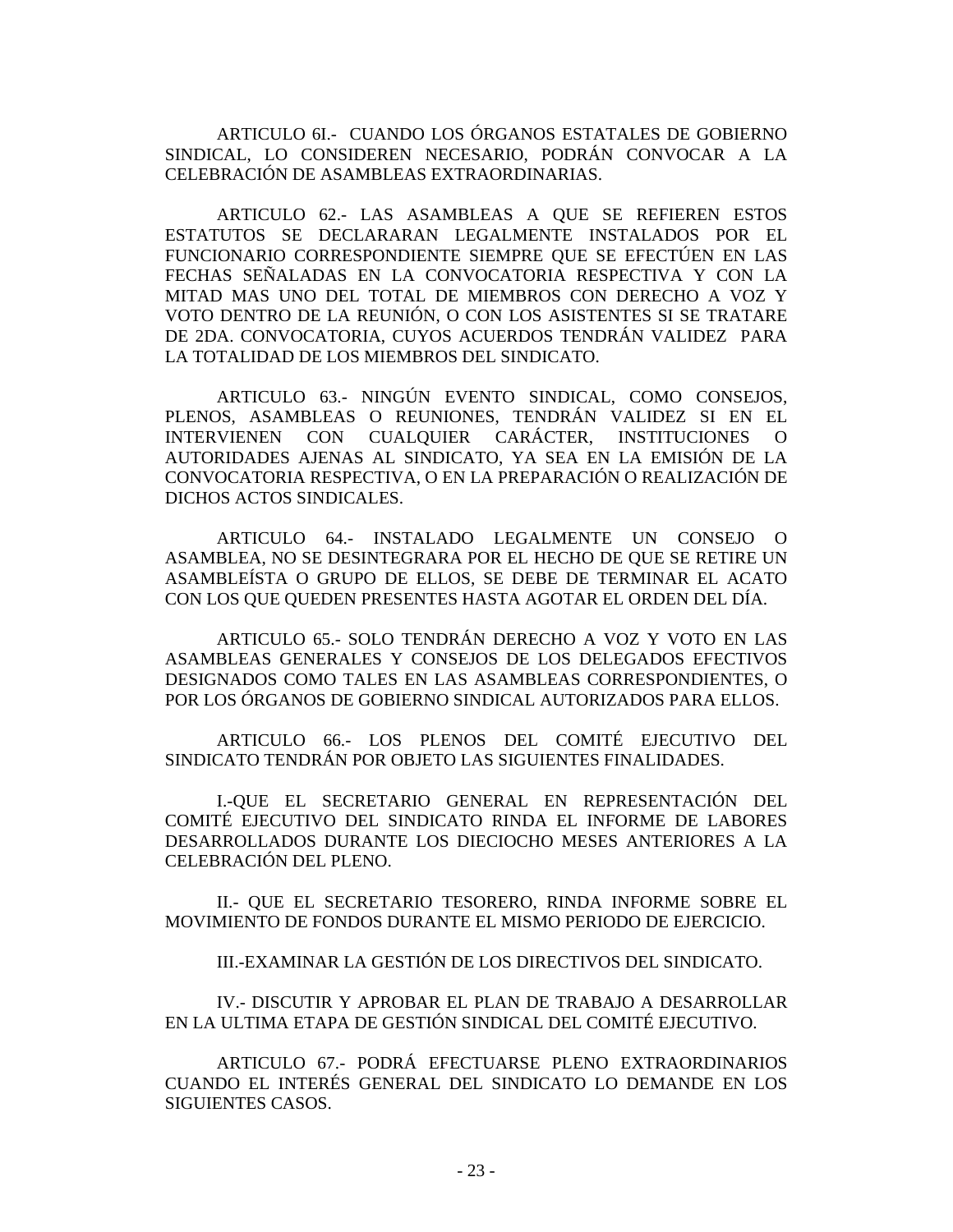I.- A PETICIÓN DEL CONSEJO DE VIGILANCIA.

II.- A SOLICITUD DEL 66% CUANDO MENOS DE LOS INTEGRANTES DEL SINDICATO.

ARTICULO 68.- EL FUNCIONAMIENTO DE LAS ASAMBLEAS, DE LOS PLENOS Y CONSEJOS DEL SINDICATO SE REGIRÁN POR EL REGLAMENTE RESPECTIVO QUE AL EFECTO EXPEDIRÁ EL COMITÉ EJECUTIVO ESTATAL FACULTADO EXPRESAMENTE PARA ELLO.

## **CAPITULO XVI**

#### **"DE LA FORMALIDAD DE LA REPRESENTACIÓN SINDICAL"**

ARTÍCULO 69.- TODO COMITÉ ELECTO, QUEDARA FORMALMENTE INVESTIDO DE LA REPRESENTACIÓN SINDICAL DESDE EL MOMENTO EN QUE SE OTORGUE LA PROTESTA DE RIGOR ANTE LA ASAMBLEA DEL SINDICATO QUE LO ELIJA LA CUAL DEBE DE TOMARSE EN LOS SIGUIENTES TÉRMINOS:

PRESIDENTE: PROTESTÁIS GUARDAR Y HACER GUARDAR FIEL Y PATRIÓTICAMENTE LOS ORDENAMIENTOS CONSTITUCIONALES QUE RIGEN LA VIDA DE LA NACIÓN Y DEL ESTADO, LOS PRINCIPIOS Y BASES ESTATUTARIOS DEL SINDICATO Y LOS ACUERDOS DE ASAMBLEAS, CONSEJO DE NUESTRA ORGANIZACIÓN ASÍ COMO DESEMPEÑAR LEAL Y EFICIENTEMENTE LOS CARGOS SINDICALES PARA LOS CUALES HABÉIS SIDO ELECTO?.....

COMITÉ EJECUTIVO ELECTO: "SI PROTESTAMOS"

REPRESENTANTE ASAMBLEA: "SI NO LO HICIEREIS ASÍ, LOS EMPLEADOS SINDICALIZADOS DEL ISSSTESON, OS LO DEMANDE.

## **CAPITULO XVII**

#### **DEL SOSTENIMIENTO DEL SINDICATO.**

ARTICULO 70.- PARA CUBRIR LOS GASTOS QUE DEMANDAN EL CUMPLIMIENTO DE LOS FINES SEÑALADOS EN LOS PRESENTES ESTATUTOS Y EL SOSTENIMIENTO DE LOS ÓRGANOS Y DEPENDENCIAS QUE INTEGRAN EL SINDICATO, SE ESTABLECE LA CUOTA DEL 1% QUINCENAL SOBRE SUELDOS BASE Y COMPENSACIÓN.

ARTICULO 71.- LA DISTRIBUCIÓN DE LA COTIZACIÓN SINDICAL SE HARÁ DE ACUERDO CON EL PRESUPUESTO DE EGRESOS QUE APRUEBEN LOS ÓRGANOS SUPERIORES DEL GOBIERNO DEL SINDICATO.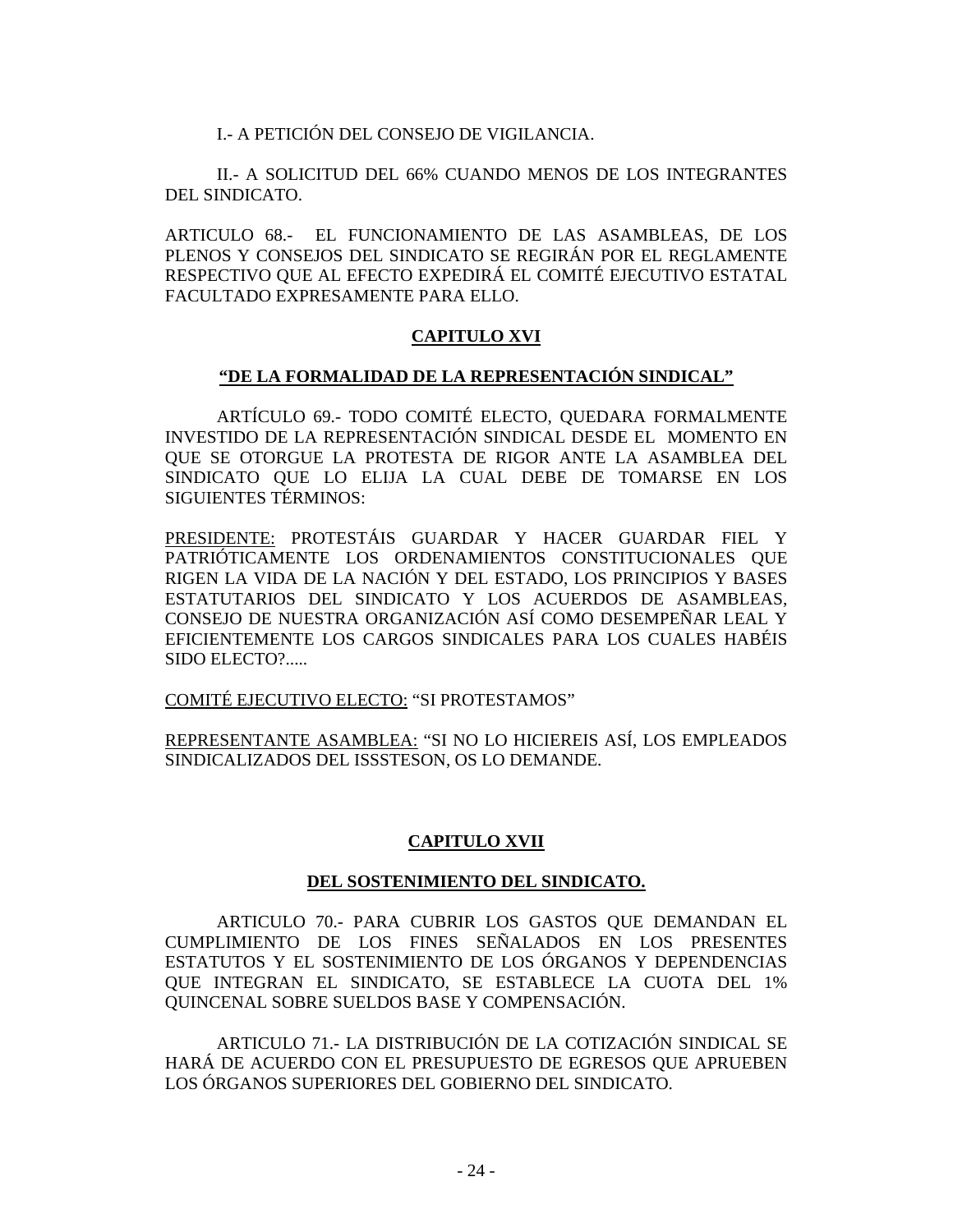ARTICULO 72.- LAS CUOTAS DEBERÁN SER DESCONTADAS POR LA INSTITUCIÓN Y EN SU CASO, POR LA OFICINA PAGADORA QUE CUBRA SUS SUELDOS, LAS CUOTAS EXTRAORDINARIAS SOLO SERÁN VOTADAS POR EL CONSEJO ESTATAL DE REPRESENTANTES.

ARTICULO 73.-TODO EL EMPLEADO QUE SE LE HAYA OTORGADO SU BASE, AUTOMÁTICAMENTE SE LE DESCONTARA LA CUOTA SINDICAL DEL 1% QUINCENAL SOBRE SUELDO BASE Y COMPENSACIÓN.

# **CAPITULO XV**

## **DEL PATRIMONIO DEL SINDICATO**

ARTICULO 74.- EL PATRIMONIO DEL SINDICATO ESTA CONSTITUIDO CON LOS BIENES MUEBLES E INMUEBLES QUE ACTUALMENTE SE ENCUENTRAN SUJETO A DOMINIO DIRECTO DEL ORGANISMO, ASÍ COMO POR LOS QUE EN EL FUTURO ADQUIERA PARA EL CUMPLIMIENTO DE SUS FINES O PARA EL OTORGAMIENTO DE BENEFICIOS DE CARÁCTER SOCIAL Y RECREATIVOS PARA SUS AGREMIADOS.

TAMBIÉN FORMAN PARTE DEL PATRIMONIO DEL SINDICATO, LOS FONDOS RECAUDADOS POR CONCEPTOS DE CUOTAS SINDICALES Y LOS PROVENIENTES DE DONACIONES O LEGADOS HECHOS A SU FAVOR.

ARTICULO 75.- LOS ÓRGANOS DE GOBIERNO, COMISIONES O DIRIGENTES QUE TENGAN BAJO SU CUIDADO MUEBLES E INMUEBLES QUE FORMEN PARTE DEL PATRIMONIO DEL SINDICATO ESTÁN OBLIGADOS, DENTRO DE SUS RESPECTIVAS ATRIBUCIONES, A ASEGURAR LA CONSERVACIÓN Y MANTENIMIENTO DE LOS MISMOS.

## **CAPITULO XVI**

#### **DE LAS CORRECCIONES DISCIPLINARIAS**

CAPITULO 76.- DE CONFORMIDAD CON LAS DISPOSICIONES Y PROCEDIMIENTOS CONSIGNADOS EN ESTE CAPITULO, QUEDAN SUJETOS LOS MIEMBROS DEL SINDICATO A LAS DISCIPLINAS QUE ENSEGUIDA SE MENCIONAN:

I.- AMONESTACIÓN

II.-SUSPENSIÓN DE DERECHOS SINDICALES.

III.-INHABILITACIÓN PARA DESEMPEÑAR CARGOS SINDICALES.

IV.- SUSPENSIÓN TEMPORAL O DEFINITIVA EN PUESTOS O COMISIONES DE CARÁCTER SINDICAL.

V.- DESTITUCIÓN PROVISIONAL, TEMPORAL O DEFINITIVA.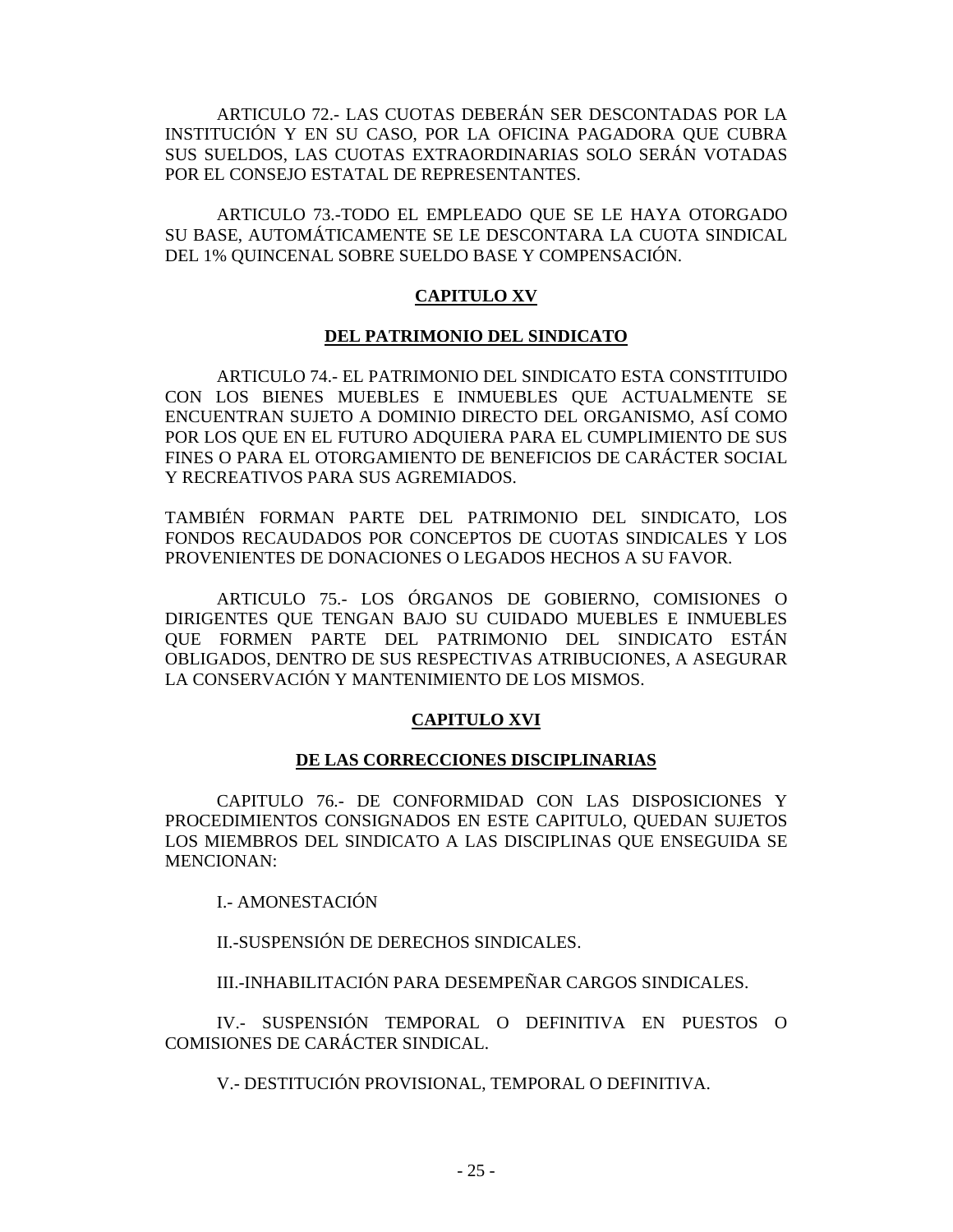VI.- EXPULSIÓN DEL SINDICATO TEMPORAL O DEFINITIVA.

ARTÍCULO 77.- SERÁN SANCIONADOS CONFORME AL ARTICULO ANTERIOR LOS MIEMBROS DEL SINDICATO QUE COMETAN LAS SIGUIENTES FALTAS:

I.- CONCURRIR A LAS ASAMBLEAS O AL DESEMPEÑO DE SUS COMISIONES DE CARÁCTER SINDICAL EN ESTADO DE EMBRIAGUEZ O INFRINGIENDO EL REGLAMENTO INTERIOR DE LOS MISMOS.

II.- LA VIOLACIÓN DE LOS PRINCIPIOS Y ESTATUTOS DEL SINDICATO.

III.- LA DESOBEDIENCIA A LOS ACUERDOS TOMADOS POR LOS ÓRGANOS DE GOBIERNO SINDICAL.

IV.- LA LABOR DE DIVISIÓN, O LA EJECUCIÓN DE ACTOS QUE PONGAN EN PELIGRO LA UNIDAD O INTEGRIDAD DEL SINDICATO.

V.- LA REALIZACIÓN DIRECTA O INDIRECTA DE ACTOS DE DESMEMBRAMIENTO SINDICAL.

VI.- TODO ACTO DE DESLEALTAD, INDISCIPLINA O TRAICIÓN AL SINDICATO.

VII.- AFILIARSE, PERTENECER O COADYUVAR EN GRUPOS DE ORGANIZACIONES CON TENDENCIAS ANTAGÓNICAS AL SINDICATO.

ARTICULO 78.- EL ESTUDIO, CONOCIMIENTO O APLICACIÓN DE LAS SANCIONES A QUE SE REFIERE EL PRESENTE CAPITULO, CORRESPONDE EN LA FORMA ESTABLECIDA POR ESTOS ESTATUTOS A LOS SIGUIENTES ÓRGANOS SINDICALES.

I.- A LA COMISIÓN ESTATAL DE HONOR Y JUSTICIA.

II.- AL PLENO DE REPRESENTANTES DEL COMITÉ EJECUTIVO ESTATAL.

III.- AL COMITÉ ESTATAL DE VIGILANCIA.

IV.- AL CONSEJO ESTATAL DE REPRESENTANTES.

V.- A LAS ASAMBLEAS ORDINARIAS Y EXTRAORDINARIAS EN SU CASO.

ARTÍCULO 79.- SEGÚN LA GRAVEDAD DE LOS CASOS SE PROCEDERÁ EN LA SIGUIENTE FORMA:

I.- SI LA FALTA ES LEVE, SE AMONESTARA CON TODA SEVERIDAD.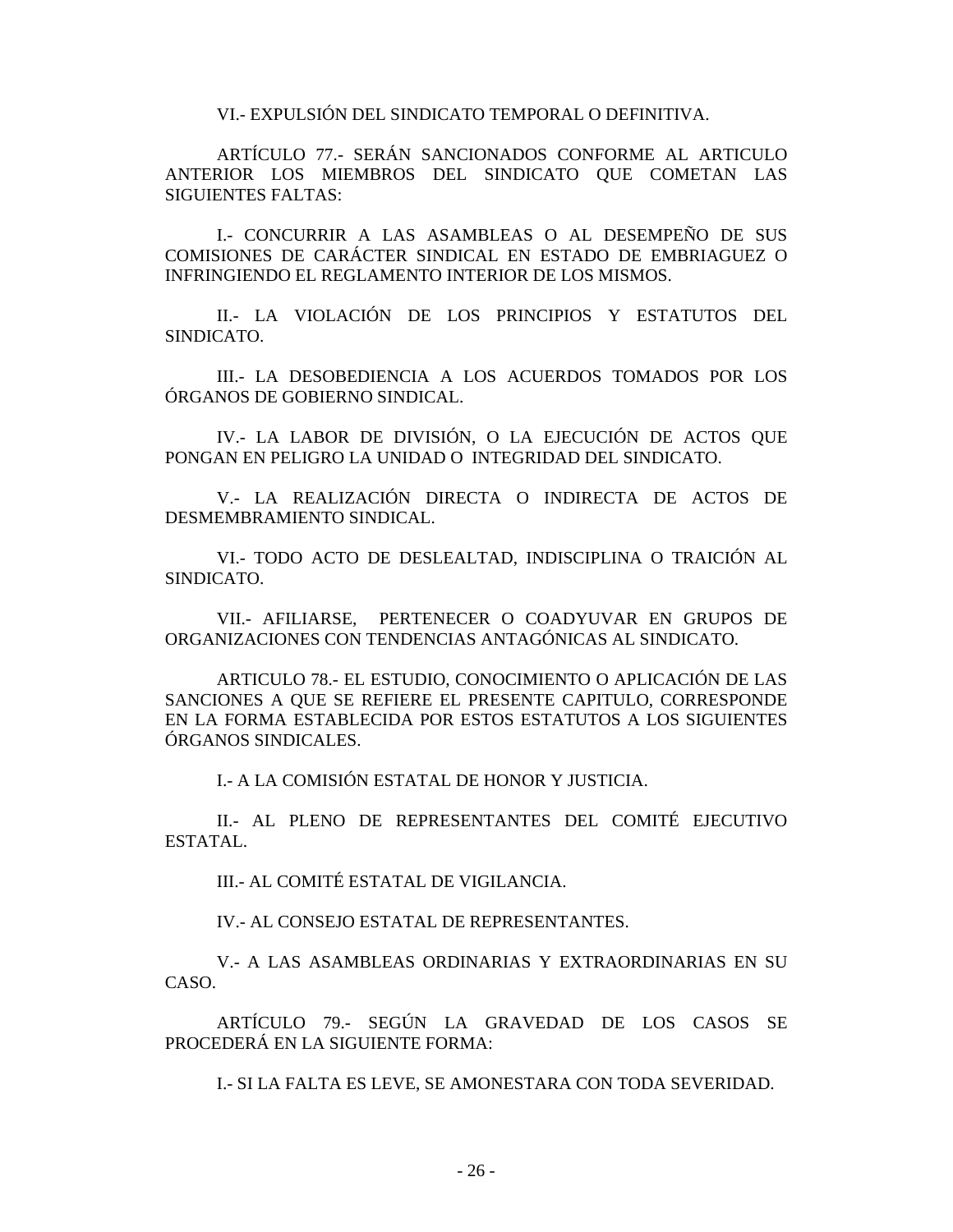II.-SI LA FALTA FUERA GRAVE PARA LOS INTERÉS DEL ORGANISMO EL CASO SE TURNARA A LA COMISIÓN ESTATAL DE HONOR Y JUSTICIA.

III.- CUANDO SE TRATE DE FALTAS COMETIDAS INDIVIDUALMENTE POR MIEMBROS DEL COMITÉ EJECUTIVO ESTATAL, LAS FALTAS SERÁN RESUELTAS POR EL COMITÉ DE VIGILANCIA PARA QUE ESTE RESUELVA EN DEFINITIVA.

IV.- LA EXPULSIÓN TEMPORAL O DEFINITIVA DE LOS MIEMBROS DEL SINDICATO, SERÁ UNA SANCIÓN QUE APLIQUE LA COMISIÓN DE HONOR Y JUSTICIA EXCLUSIVAMENTE A LOS MIEMBROS ACUSADOS DE FALTAS.

V.- EN CASO DE EXTREMA GRAVEDAD, CUANDO EL COMITÉ EJECUTIVO O ALGUNO DE SUS MIEMBROS COMETAN ACTOS QUE PONGAN EN PELIGRO LA UNIDAD DEL SINDICATO, EL CONSEJO ESTATAL DE REPRESENTANTES Y EL COMITÉ ESTATAL DE VIGILANCIA PODRÁ SUSPENDER PROVISIONALMENTE EN SUS FUNCIONES A LOS ACUSADOS, SIN PERJUICIO DE QUE LA COMISIÓN DE HONOR Y JUSTICIA DICTE LA RESOLUCIÓN DEFINITIVA QUE PROCEDA.

VI.- EN CASO DE QUE ALGUNO DE LOS FUNCIONARIOS DEL COMITÉ ESTATAL DE VIGILANCIA, SE APARTE DEL CUMPLIMIENTO DE LAS OBLIGACIONES IMPUESTAS POR ESTE ORDENAMIENTO Y LA GRAVEDAD DEL CASO LO REQUIERA, EL COMITÉ DIRECTIVO ESTATAL CONVOCARA A UNA ASAMBLEA EXTRAORDINARIA.

VII.- EL COMITÉ DE VIGILANCIA, PREVIA INVESTIGACIÓN PODRÁ LLEGAR A SUSPENDER EN SUS FUNCIONES A UNO O MAS MIEMBROS DEL COMITÉ EJECUTIVO QUE LE FUEREN CONSIGNADOS, LA CONSIGNACIÓN DEBERÁN PROVENIR DE LA MAYORÍA EN ASAMBLEA O DE LAS DOS TERCERAS PARTES DE MIEMBROS, EL FALLO DEFINITIVO QUEDARA A CARGO DE LA ASAMBLEA MAS PRÓXIMA.

ARTICULO 80.- LA RECONSIDERACIÓN DE LAS DISCIPLINAS ESTARÁ A CARGO DEL COMITÉ ESTATAL DE VIGILANCIA. EN TODO CASO PARA LA RECONSIDERACIÓN DE UN A EXPULSIÓN, SE REQUIERA EL ACUERDO EXPRESO O LA DELEGACIÓN DE FACULTADES, DE UNA ASAMBLEA GENERAL ORDINARIA Y EXTRAORDINARIA SEGÚN EL CASO.

ARTICULO 8I.- TODOS LOS MIEMBROS DEL CONSEJO ESTATAL DE REPRESENTANTES.

ESTÁN OBLIGADOS A CONCURRIR A LAS ASAMBLEAS QUE CELEBRE ESTE ÓRGANO DE GOBIERNO SINDICAL A LAS CUALES SE LES CONVOCARA POR ESCRITO CON DOS DÍAS DE ANTICIPACIÓN.

ARTICULO 82.- CUANDO UN MIEMBRO DEL CONSEJO ESTATAL DE REPRESENTANTES NO CONCURRA A LAS ASAMBLEAS DE ESTE ÓRGANO DE GOBIERNO, A PESAR DE HABER SIDO NOTIFICADO, SE HARÁ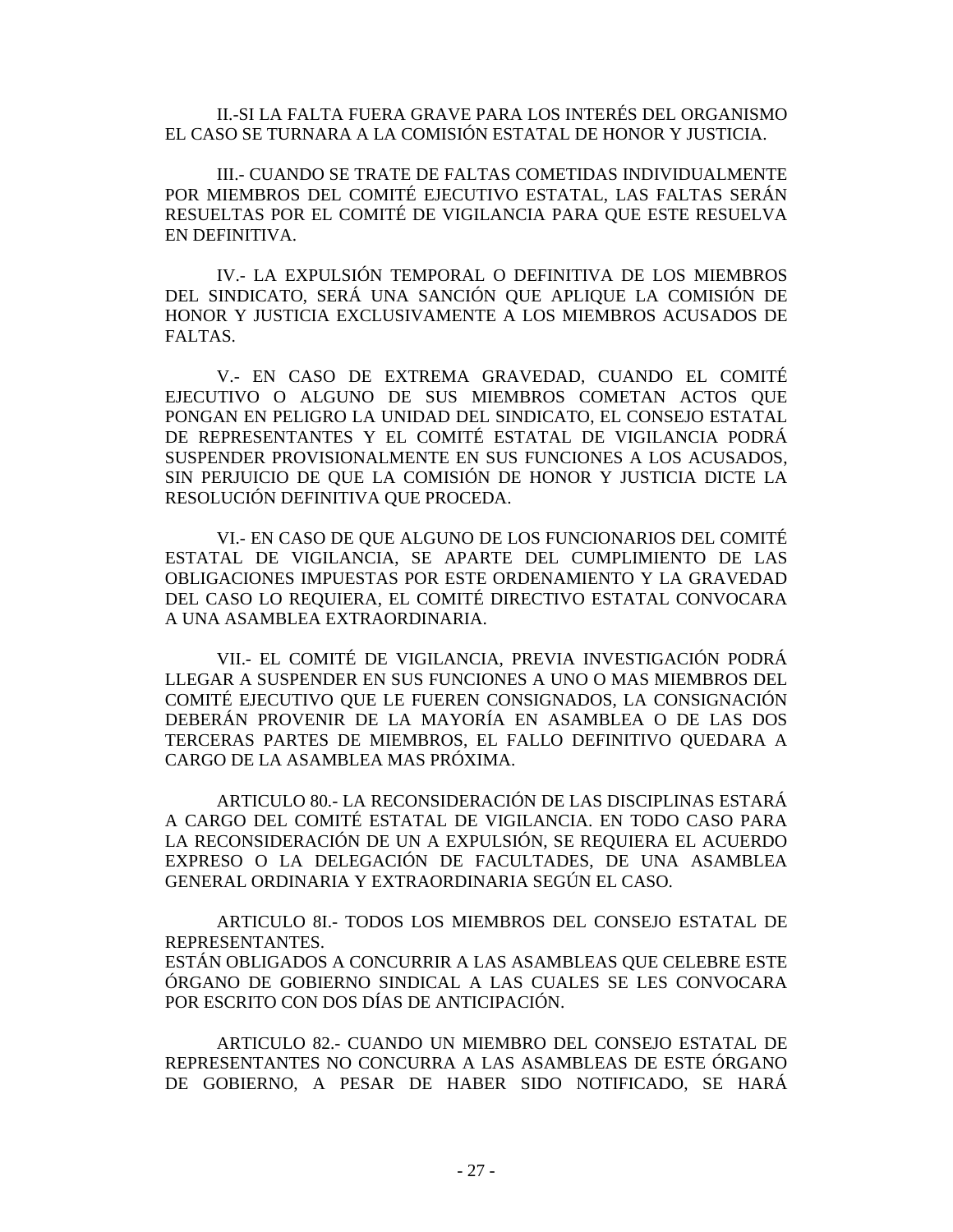ACREEDOR DE LAS SANCIONES ESTABLECIDAS EN EL REGLAMENTO RESPECTIVO.

#### **CAPITULO XX**

#### **"DE LAS COMISIONES DE HONOR Y JUSTICIA"**

ARTICULO 83.- LA COMISIÓN DE HONOR Y JUSTICIA SERÁ ÓRGANO TRANSITORIO EXCLUSIVAMENTE CONSTITUIDO PARA CONOCER Y RESOLVER SOBRE LOS CASOS QUE LE SEAN TURNADOS EN RELACIÓN CON FALTAS COMETIDAS POR MIEMBROS DEL SINDICATO, ESTA ESTARÁ INTEGRADA EN CADA CASO POR UN PRESIDENTE Y DOS VOCALES CON SUS RESPECTIVOS SUPLENTES Y POR SU JURISDICCIÓN SERÁN ESTATALES, SERÁ ELECTA INVARIABLEMENTE EN ASAMBLEA GENERAL.

ARTÍCULO 84.- LAS COMISIONES DE HONOR Y JUSTICIA AJUSTARAN SUS ACTOS AL PROCEDIMIENTO SIGUIENTE:

I.- ANTES DE ENTRAR EN FUNCIONES LA COMISIÓN DE HONOR Y JUSTICIA ESTUDIARA EL CASO SOBRE EL QUE FALLARA, PROCURANDO ALLEGARSE LA MAYOR CANTIDAD DE ELEMENTOS PROBATORIOS.

II.- EMPLAZARAN POR ESCRITO A LOS OCUPADOS, PARA QUE SE PRESENTEN A RESPONDER A LOS CARGOS QUE SE LES IMPUTA.

III.- EN EL CASO DE QUE EL ACUSADO O LOS ACUSADOS NO SE PRESENTEN, SE LES FIJARA UN NUEVO PLAZO PERENTORIO E IMPRORROGABLE, ANTES DE DECLARARLOS EN REBELDÍA SI NUEVAMENTE NO SE PRESENTAN, LOS COMPAÑEROS QUE INCURRAN EN REBELDÍA SERÁN EXPULSADOS DEL SINDICATO.

IV.- LOS ACUSADOS TENDRÁN EL DERECHO DE DEFENDERSE POR SI MISMOS O POR LOS DEFENSORES QUE NOMBREN CONJUNTAMENTE ENTRE LOS MIEMBROS DEL SINDICATO.

V.- LA PARTE ACUSADORA DEBERÁ ESTAR PRESENTE EN LOS ACTOS DE PROCEDIMIENTOS, CON EL OBJETO DE HACER LAS DECLARACIONES QUE ESTIMEN PERTINENTES.

VI.- LOS FALLOS DE LA COMISIÓN DE HONOR Y JUSTICIA SE TOMARAN CUANDO MENOS POR LA MAYORÍA DE SUS COMPONENTES.

ARTÍCULO 85.- TANTO LA PARTE ACUSADORA COMO LA ACUSADA PODRÁN EJERCER EL DERECHO DE APELACIÓN, ESTE DERECHO PODRÁ EJERCERSE DENTRO DE UN PLAZO DE DIEZ DÍAS A PARTIR DE LA NOTIFICACIÓN DEL FALLO, VENCIDO ESTE PLAZO NO CABE LA APELACIÓN.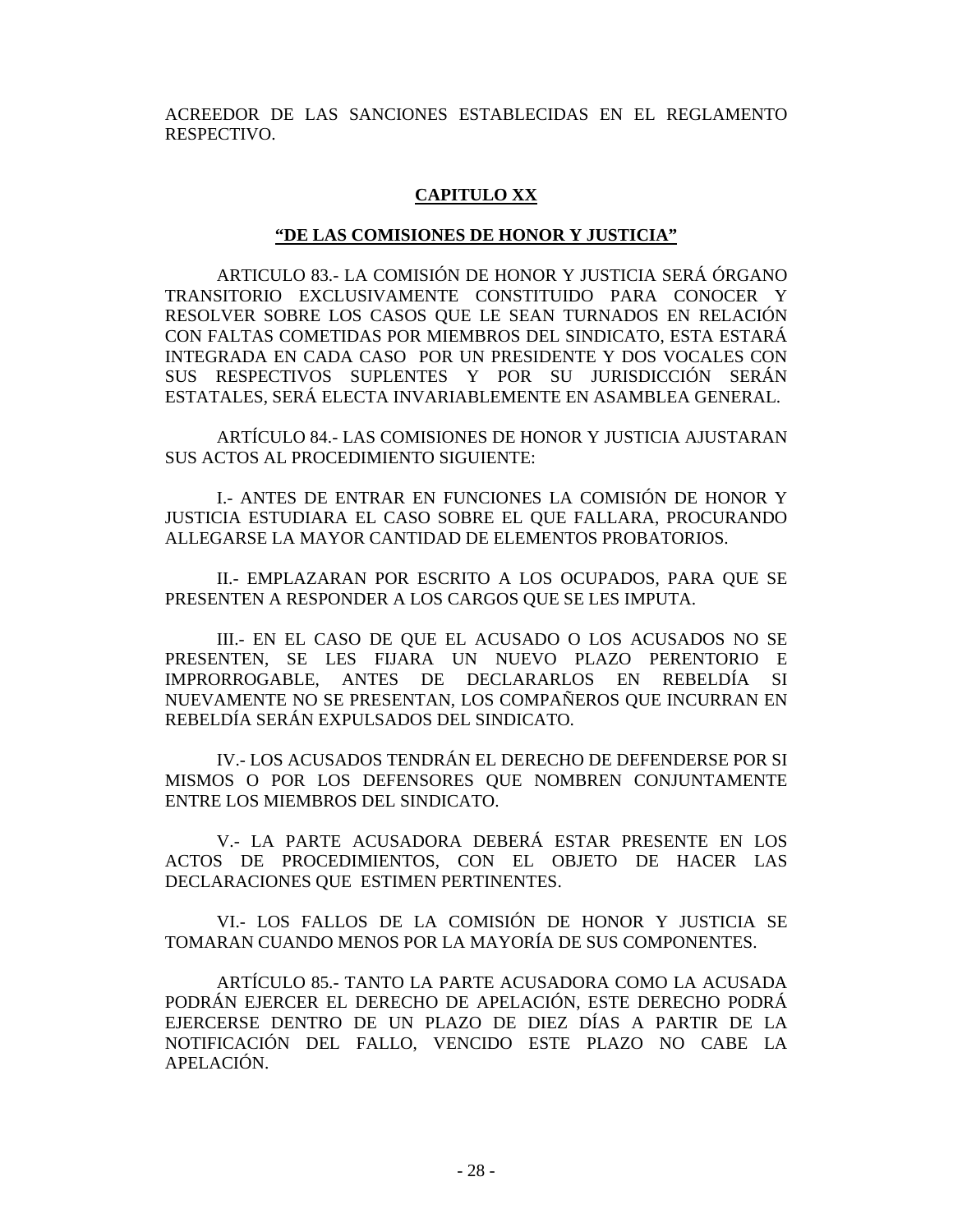ARTICULO 86.- CUANDO UN MIEMBRO DE LA COMISIÓN DE HONOR Y JUSTICIA SEA NEGLIGENTE EN EL DESEMPEÑO DE SU CARGO SERÁ DESTITUIDO, Y NO PODRÁ OCUPAR NINGÚN CARGO DE CARÁCTER SINDICAL.

ARTICULO 87.- EL DOLO EN EL CUMPLIMIENTO DE SUS OBLIGACIONES SERÁ CAUSA DE SANCIÓN PARA LOS MIEMBROS DE LA COMISIÓN DE HONOR Y JUSTICIA, EN ESTOS CASOS LA SANCIÓN SERÁ IMPUESTA POR EL CONSEJO ESTATAL DE REPRESENTANTES.

ARTICULO 88.- CORRESPONDE AL COMITÉ DE VIGILANCIA Y AL CONSEJO ESTATAL DE REPRESENTANTES, RESOLVER SOBRE LOS CASO NO PREVISTOS EN LOS ARTÍCULOS ANTERIORES DE ESTE CAPITULO.

#### **CAPITULO XX**

#### **"DEL DERECHO DE HUELGA"**

ARTICULO 89.- EL SINDICATO ÚNICO DE EMPLEADOS DEL INSTITUTO DE SEGURIDAD Y SERVICIOS SOCIALES DE LOS TRABAJADORES DEL ESTADO DE SONORA SUEISSSTESON EJERCERÁ EL DERECHO A HUELGA COMO RECURSO EN DEFENSA DE LOS INTERESES DE LOS TRABAJADORES.

ARTÍCULO 90.- LAS DECISIONES DE HUELGA DEBERÁN SER VOTADAS EN UNA ASAMBLEA GENERAL, EXPRESAMENTE CONVOCADA PARA TAL FIN.

#### **CAPITULO XXII**

#### **"DISPOSICIONES GENERALES"**

ARTICULO 91.- LOS PRESENTES ESTATUTOS CONSTITUYEN LA LEY SUPREMA DEL SINDICATO, LOS ÓRGANOS DE GOBIERNO Y LOS DIRIGENTES DEL SINDICATO ÚNICO DE LOS EMPLEADOS DEL ISSSTESON, SE HAYAN OBLIGADOS A OBSERVARLOS FIELMENTE.

ARTICULO 92.- EL SINDICATO ÚNICO DE EMPLEADOS DEL ISSSTESON "SUEISSSTESON", SOLO PODRÁ DISOLVERSE CUANDO EL 80% DE LOS MIEMBROS QUE LO INTEGRAN, ASÍ LO DETERMINEN.

ARTICULO 93.- EN CASO DE DISOLUCIÓN DEL SINDICATO, SE REMARAN TODOS SUS BIENES Y EL PRODUCTO DE ESTE REMATE SE APLICARA A FAVOR DE LOS SERVICIOS SOCIALES QUE DIRECTAMENTE ESTÉN BENEFICIANDO A LOS MIEMBROS.

ARTICULO 94.- EN ASAMBLEAS DEL CONSEJO ESTATAL DE REPRESENTANTES SE REQUERIR DE LA VOTACIÓN DE LAS DOS TERCERAS PARTES DE SUS MIEMBROS CON DERECHO A VOZ Y VOTO EN LOS SIGUIENTES CASOS;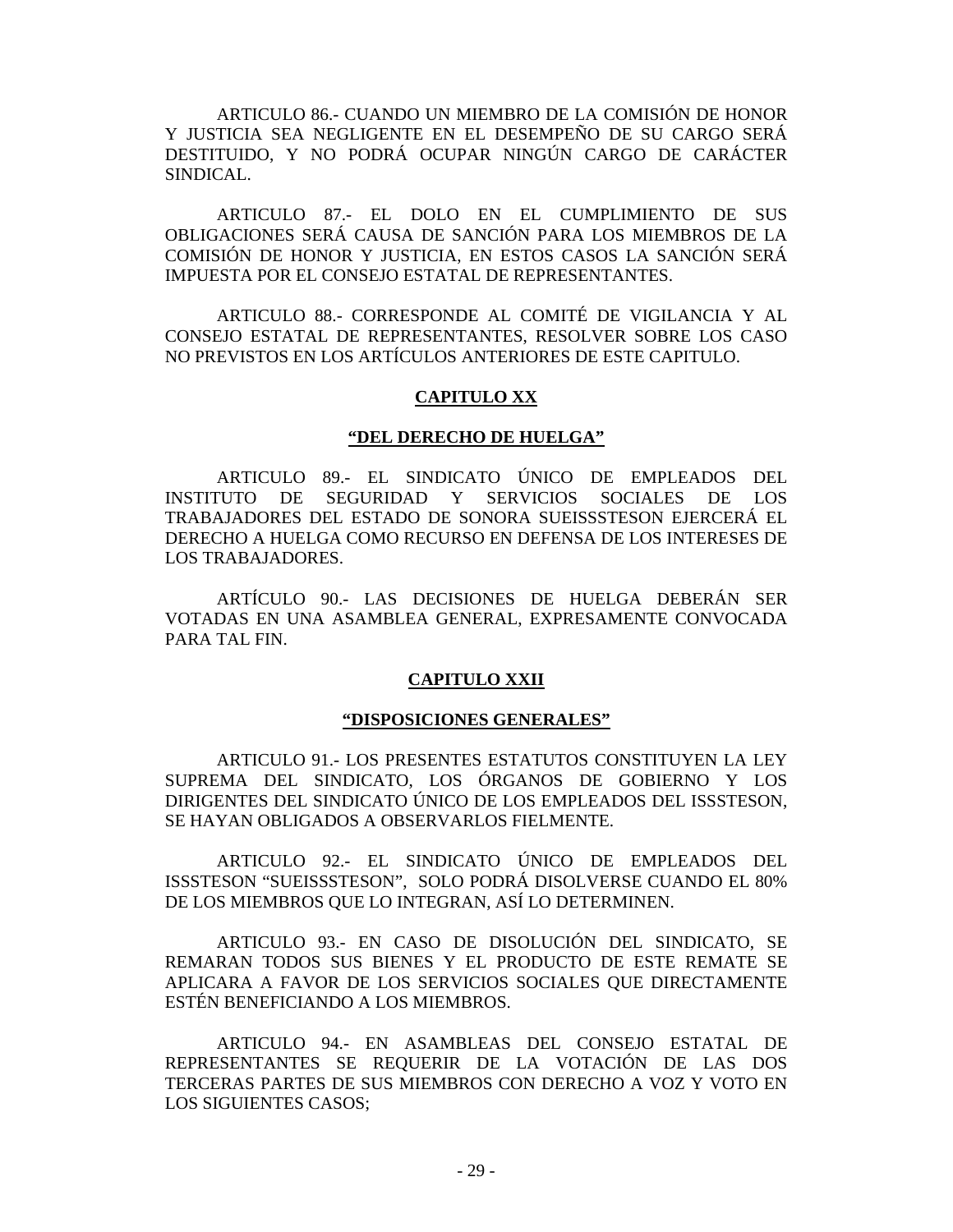I.- PARA REFORMAR LOS ESTATUTOS.

II.- PARA DESIGNAR SECRETARIO GENERAL INTERINO.

III.- PARA ESTABLECER Y REFORMAR LA COTIZACIÓN SINDICAL.

EN LOS DEMÁS CASOS LOS ACUERDOS SE TOMARA POR MAYORÍA.

ARTICULO 95.- LA ELECCIÓN DEL DELGADO DE ZONA SE REALIZARA MEDIANTE VOTO DIRECTO Y SECRETO Y PROTESTARA ANTE LA ASAMBLEA DELEGACIONAL, EN DICHA ASAMBLEA SE NOMBRAR A SU RESPECTIVO SUPLENTE.

ARTICULO 96.- LA ASAMBLEA DELEGACIONAL A QUE SE REFIERE EL ARTICULO ANTERIOR SERÁ CONVOCADA POR EL SECRETARIO GENERAL CON LA APROBACIÓN DEL COMITÉ EJECUTIVO ESTATAL DEL SINDICATO CON 10 DÍAS DE ANTICIPACIÓN A LA FECHA DE SU CELEBRACIÓN, EN DICHA CONVOCATORIA SE SEÑALARA CLARAMENTE LOS LINEAMIENTOS A LA QUE SE SOMETERÁ LA JUSTA ELECTORAL.

ARTICULO 97.- EL DELEGADO DE ZONA DURARA EN SU GESTIÓN DOS AÑOS Y SOLO PODRÁ OCUPAR EL MISMO CARGO CUANDO HAYA TRANSCURRIDO CUANDO MENOS UN PERIODO INMEDIATO POSTERIOR AL DE SU EJERCICIO Y REPRESENTARA A SUS AGREMIADOS EN TODO LO QUE CONCIERNE AL SINDICATO.

ARTICULO 98.- PARA SER DELEGADO DE ZONA SE REQUIERE LOS MISMOS REQUISITOS ESTABLECIDOS EN LA FRACCIÓN XX INCISOS A, B, Y C DEL ARTICULO 12 DE NUESTROS ESTATUTOS.

ARTICULO 99.- LA ASAMBLEA DELEGACIONAL NOMBRARA A UN DELEGADO EFECTIVO POR CADA 40 AGREMIADOS QUE JUNTO CON EL DELEGADO DE ZONA TENDRÁ DERECHO A VOZ Y VOTO ÚNICAMENTE PARA PARTICIPAR EN LA ELECCIÓN DEL NUEVO COMITÉ EJECUTIVO ESTATAL.

ARTICULO 100.- QUEDA FACULTADO EL COMITÉ EJECUTIVO ESTATAL PARA REGISTRAR LOS PRESENTES ESTATUTOS ANTE LAS AUTORIDADES CORRESPONDIENTES.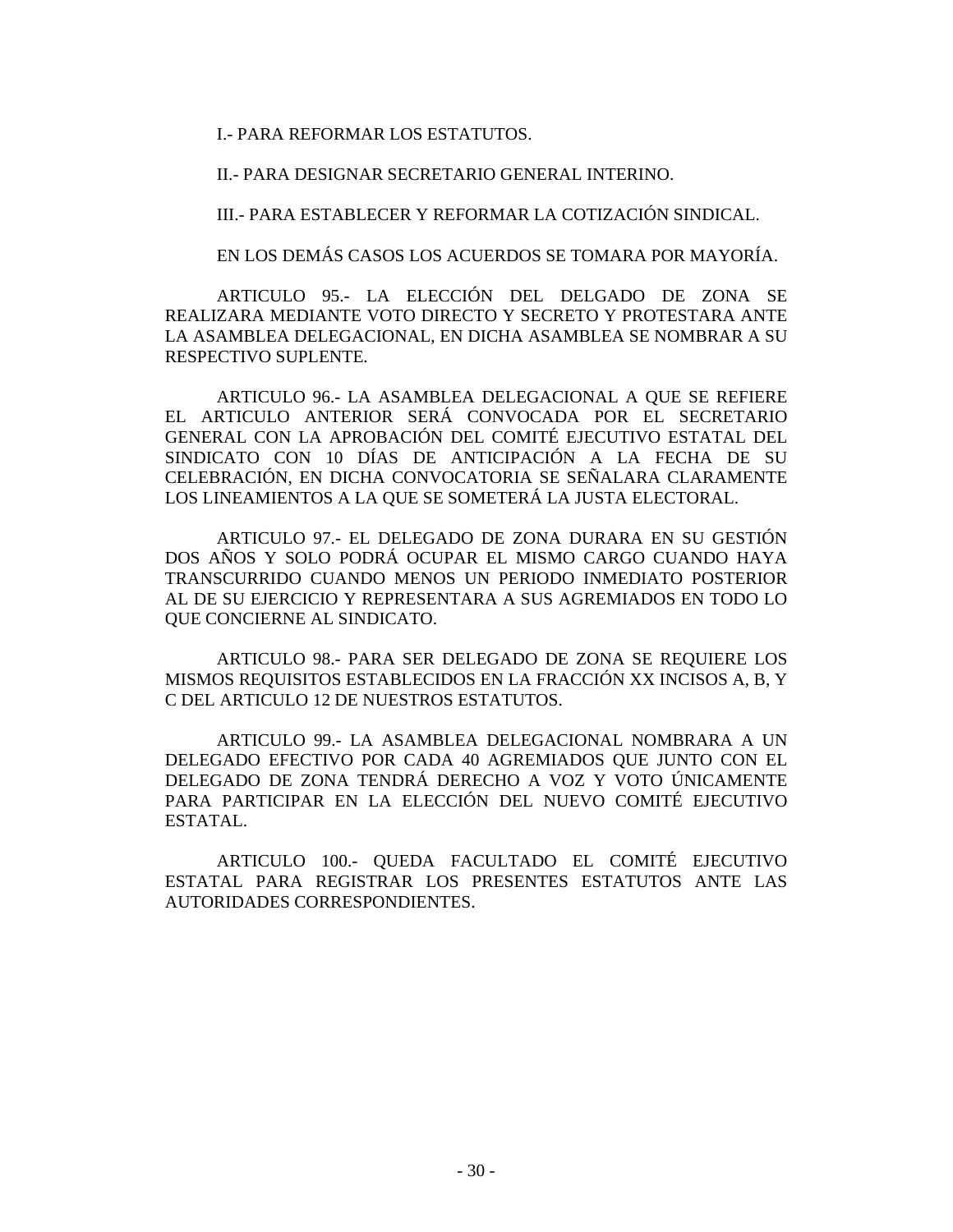# **TRANSITORIOS**

PRIMERO.- LOS PRESENTES ESTATUTOS ENTRARAN EN VIGOR EN EL MOMENTO EN QUE SEAN APROBADOS POR LA ASAMBLEA GENERAL CONVOCADA PARA EL EFECTO.

SEGUNDO.- A PARTIR DE LA FECHA EN QUE ENTRE EN VIGOR ESTOS ESTATUTOS QUEDARAN DEROGADOS TODOS LOS REGLAMENTOS, CONVENIOS Y ACUERDOS QUE SE OPONGAN A LOS PRESENTES.